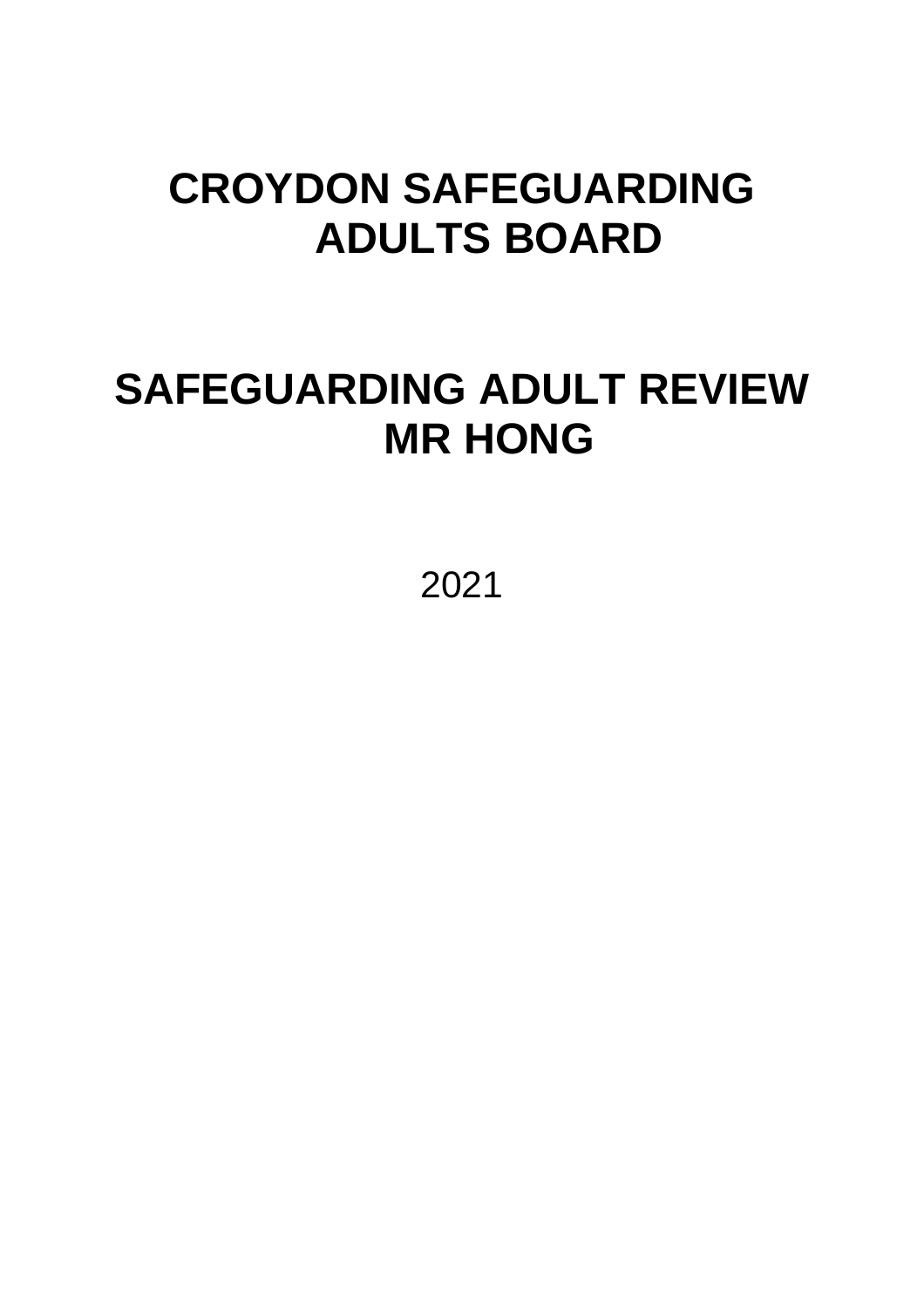## **Table of Contents**

| 2.             |                                            |  |
|----------------|--------------------------------------------|--|
| 3.             | BRIEF SUMMARY OF CHRONLOGY AND CONCERNS5   |  |
|                |                                            |  |
| 5 <sub>1</sub> | THE EVIDENCE FROM RESEARCH AND GUIDANCE 10 |  |
| 6.             |                                            |  |
|                |                                            |  |
|                |                                            |  |
|                |                                            |  |
|                |                                            |  |
|                |                                            |  |
|                |                                            |  |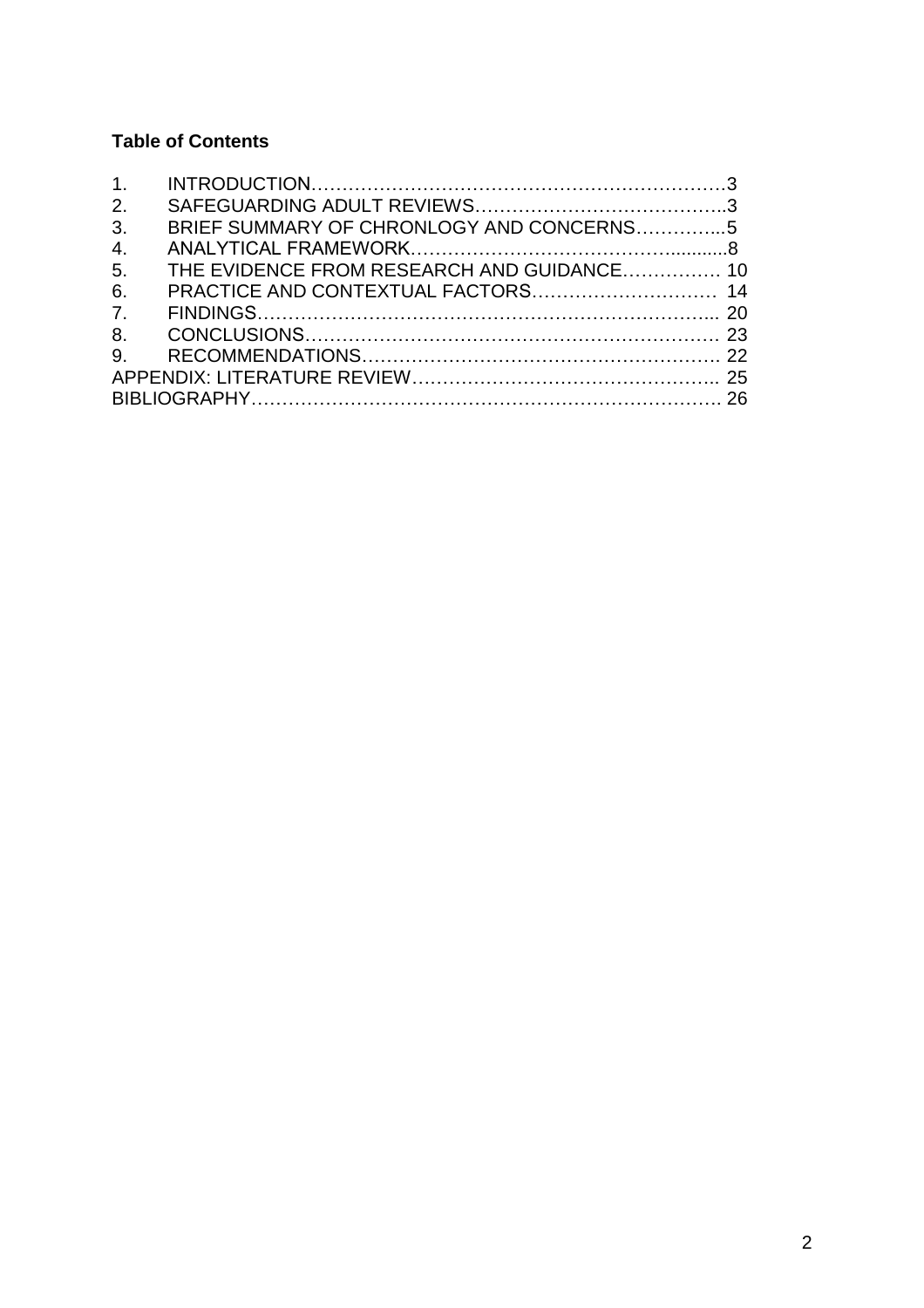#### **SAFEGUARDING ADULT REVIEW – Mr Hong**

#### **Croydon Safeguarding Adults Board**

#### **1. INTRODUCTION**

- 1.1. Mr Hong was 59 years old at the time of his death. He originated from the People's Republic of China and had been living on his own in the UK for over 17 years. His first language was Mandarin and he had limited use of English. He wife and two daughters lived in China and it appears that he was out of contact with them.
- 1.2. Mr Hong was a failed asylum seeker. He had entered the UK illegally from China in 1997 using a false passport. He was arrested as an immigration offender on 14/12/12. He also could not read or write in English and verbal communication in English was difficult for him. Mr Hong lived in a series of hostels and care homes funded by the Home Office.
- 1.3. Mr Hong came to the attention of the Health Wellbeing and Adults (HWA) department of London Borough of Croydon on 16/12/16 following a referral from his GP requesting a Care Act assessment. Mr Hong was described as living with complex health needs and struggling to maintain his independence.
- 1.4. Mr Hong had kidney failure and received regular kidney dialysis in hospital. Mr Hong was admitted to hospital on 31/01/17 with shortness of breath and pleural effusion (a build-up of fluid in the lungs). During this hospital admission, Mr Hong was also made homeless from the hostel in which he had been living. He was discharged on 22/06/17 to a nursing home funded by London Borough of Croydon and three weeks later, on 12/07/17, killed himself by hanging using the alarm pull cord in his room.

## **2. SAFEGUARDING ADULT REVIEWS**

2.1. Section 44 of the Care Act 2014 places a statutory requirement on the Croydon Safeguarding Adults Board to commission and learn from SARs (Safeguarding Adult Reviews) in specific circumstances, as laid out below, and confers on Croydon Safeguarding Adults Board the power to commission a SAR into any other case:

*'A review of a case involving an adult in its area with needs for care and support (whether or not the local authority has been meeting any of those needs) if –*

- *a) there is reasonable cause for concern about how the SAB, members of it or other persons with relevant functions worked together to safeguard the adult, and*
- *b) the adult had died, and the SAB knows or suspects that the death resulted from abuse or neglect…, or*
- *c) the adult is still alive, and the SAB knows or suspects that the adult has experienced serious abuse or neglect.*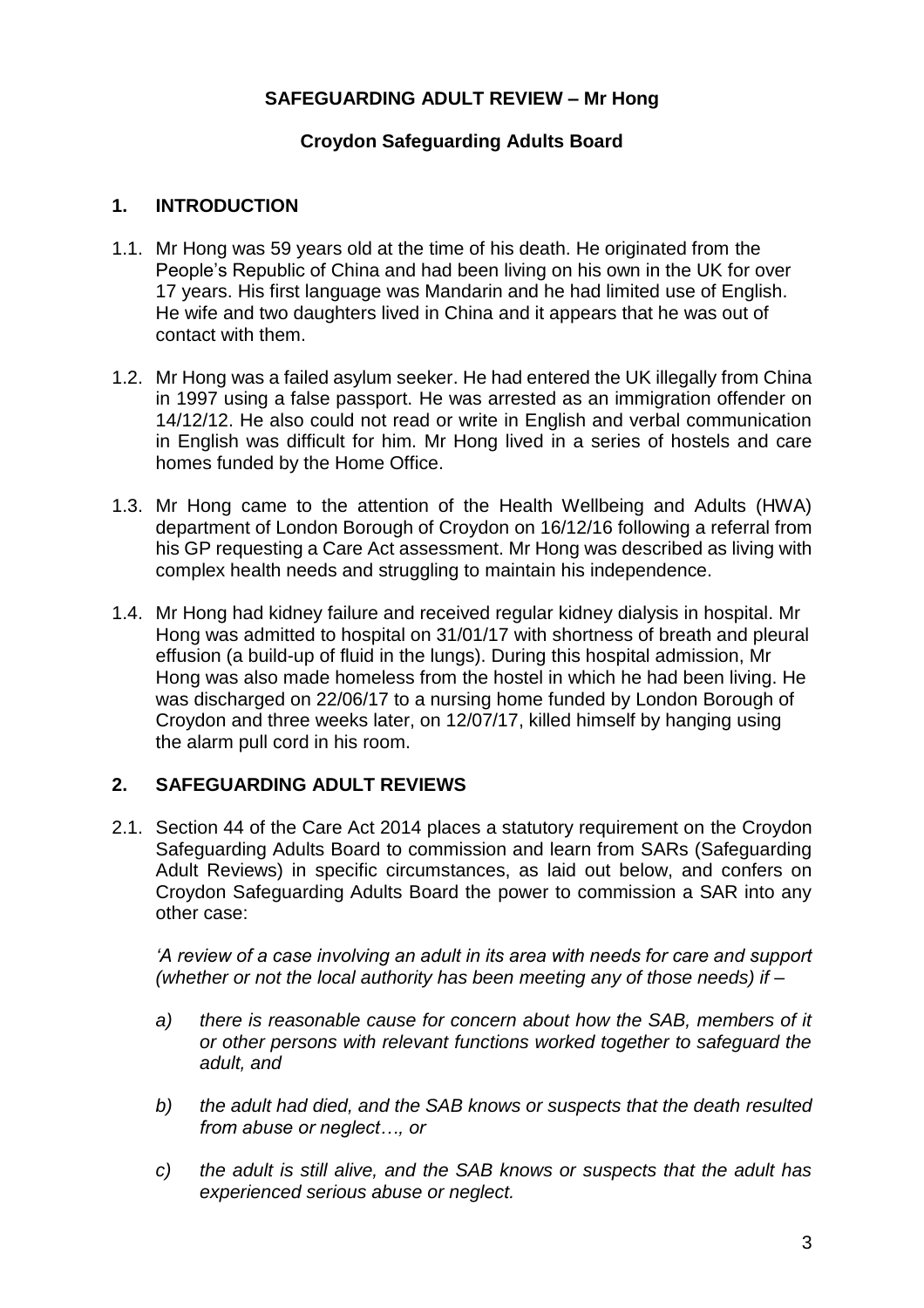*The SAB may also –*

*Arrange for there to be a review of any other case involving an adult in its area with needs for care and support (whether or not the local authority has been meeting any of those needs).*

*…Each member of the SAB must co-operate in and contribute to the carrying out of a review under this section with a view to –*

*a) identifying the lessons to be learnt from the adult's case, and b) applying those lessons to future cases.*

- 2.2. Board members must co-operate in and contribute to the review with a view to identifying the lessons to be learnt and applying those lessons to the future (s44(5), Care Act 2014).
- 2.3. The purpose and underpinning principles of this SAR are set out in section 2.9 of the London Multi-Agency Safeguarding Adults Policy and Procedures: [http://londonadass.org.uk/wp-content/uploads/2019/05/2019.04.23-Review-of](http://londonadass.org.uk/wp-content/uploads/2019/05/2019.04.23-Review-of-the-Multi-Agency-Adult-Safeguarding-policy-and-procedures-final-.pdf)[the-Multi-Agency-Adult-Safeguarding-policy-and-procedures-final-.pdf](http://londonadass.org.uk/wp-content/uploads/2019/05/2019.04.23-Review-of-the-Multi-Agency-Adult-Safeguarding-policy-and-procedures-final-.pdf)
- 2.4. All CSAB members and organisations involved in this SAR, and all SAR panel members, agreed to work to these aims and underpinning principles. The SAR is about identifying lessons to be learned across the partnership and not about establishing blame or culpability. In doing so, the SAR will take a broad approach to identifying causation and will reflect the current realities of practice ("tell it like it is").
- 2.5. This case was referred to the SAR Sub-group of the CSAB in May 2019 and considered for a Safeguarding Adult Review at the meeting in June 2019.
- 2.6. The SAR Sub-group considered this case as meeting the criteria for a SAR, and the Independent SAB Char ratified this in September 2019.
- 2.7. Attempts were made to contact Mr Hong's relatives in Canada but no reply was received.
- 2.8. The CSAB agreed to use of the pseudonyms Mr Hong and Norbury Creek Nursing Home.
- 2.9. This review was commissioned in January 2020 but was delayed due to the response to the coronavirus pandemic and the need to reprioritise resources. It was further delayed by the London Borough of Croydon's s114 notice. These factors also impacted on the availability of the review writer.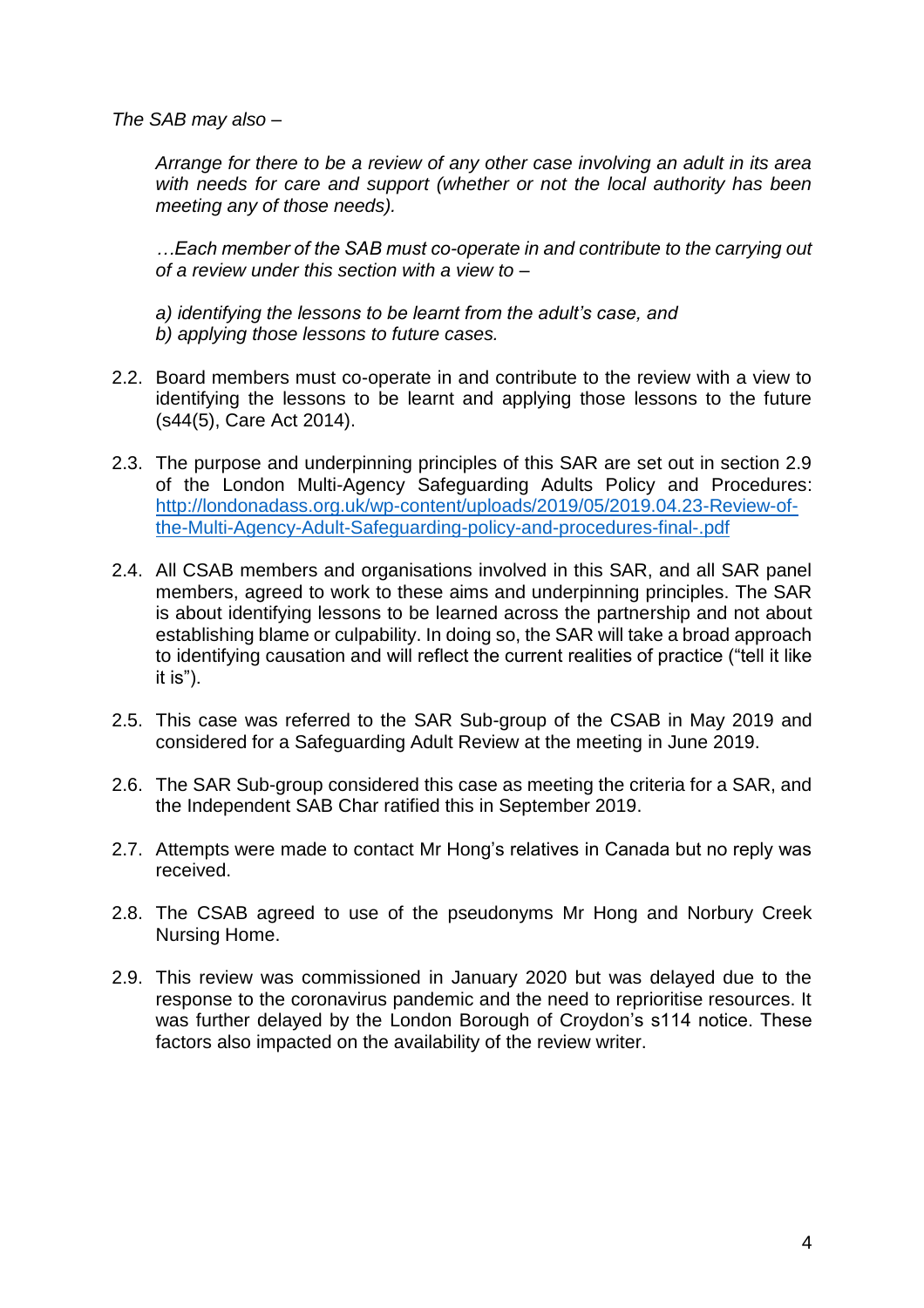## **3. BRIEF SUMMARY OF CHRONOLOGY AND CONCERNS**

- 3.1. Mr Hong entered the UK illegally from China via the USA and Italy in mid-1997 using a false passport. Mr Hong left behind a wife and two daughters whom he did not have any contact with. The reason for this, according to Mr Hong, was because he was not able to send them any money. Mr Hong also had an 80 year-old sister and a nephew who lived in Canada. Although Mr Hong stated that he did not have any friends in the UK he did receive a visitor at the final care home in which he lived. Mr Hong stated that he had worked previously as a gardener for very little money. According to the Care Act assessment made by London Borough of Croydon in 2017, Mr Hong wished to remain in the UK and not to return to China since he was ill and would not receive the help that he needed there.
- 3.2. On 14/12/12, Mr Hong was arrested in Croydon, South London as an immigration offender but was released due to his health conditions. Mr Hong had been receiving treatment for his kidneys for the past 17 years. Mr Hong was described as living with complex health needs: ischaemic heart disease, pancytopenia (a blood disorder, one of the symptoms of which is a shortness of breath) atrial fibrillation (which again leads amongst other things to shortness of breath, feelings of anxiety and reduced ability to exercise), chronic pleural effusion (an accumulation of fluid in the lungs, with consequent shortness of breath) and end stage renal failure. He had been treated with haemodialysis since 1998 and attended hospital for dialysis three times a week. He had a chronic low BMI (Body Mass Index) and was on nutritional supplements.
- 3.3. Following his arrest and release, Mr Hong was required by the Home Office Asylum Operations team to report at Becket House, London from 11/01/13 onwards. Reporting to the Home Office is one of the conditions placed on asylum seekers who have been released following arrest. Mr Hong complied and reported again on 25/01/13 but did not report on 08/02/13. There is no information about why this was the case or how the Home Office responded to a reporting gap that was to last for the next 16 months. Mr Hong was recorded to have failed to report on 23/05/14 and again on 29/05/14 and latterly was sent a Failure to Report letter asking him to explain himself. Mr Hong did not and failed to report again on 23/06/14.
- 3.4. Mr Hong did not report to the Home Office in July 2014 since he was in hospital and because of this, his reporting conditions were briefly suspended. Mr Hong formally claimed asylum in the UK on 09/07/14. Mr Hong had little contact with any services other than when receiving kidney dialysis treatment in hospital and consequently little is known about this period of his life. On 24/10/14 the Home Office noted that Mr Hong was living in accommodation in Thornton Heath, which supports asylum seekers.
- 3.5. On 25/11/14 Mr Hong's asylum claim was rejected, and his appeal process began.
- 3.6. During 2015, Mr Hong was required to report to the Home Office at Lunar House, Croydon, which was closer to where he was living. Mr Hong's reporting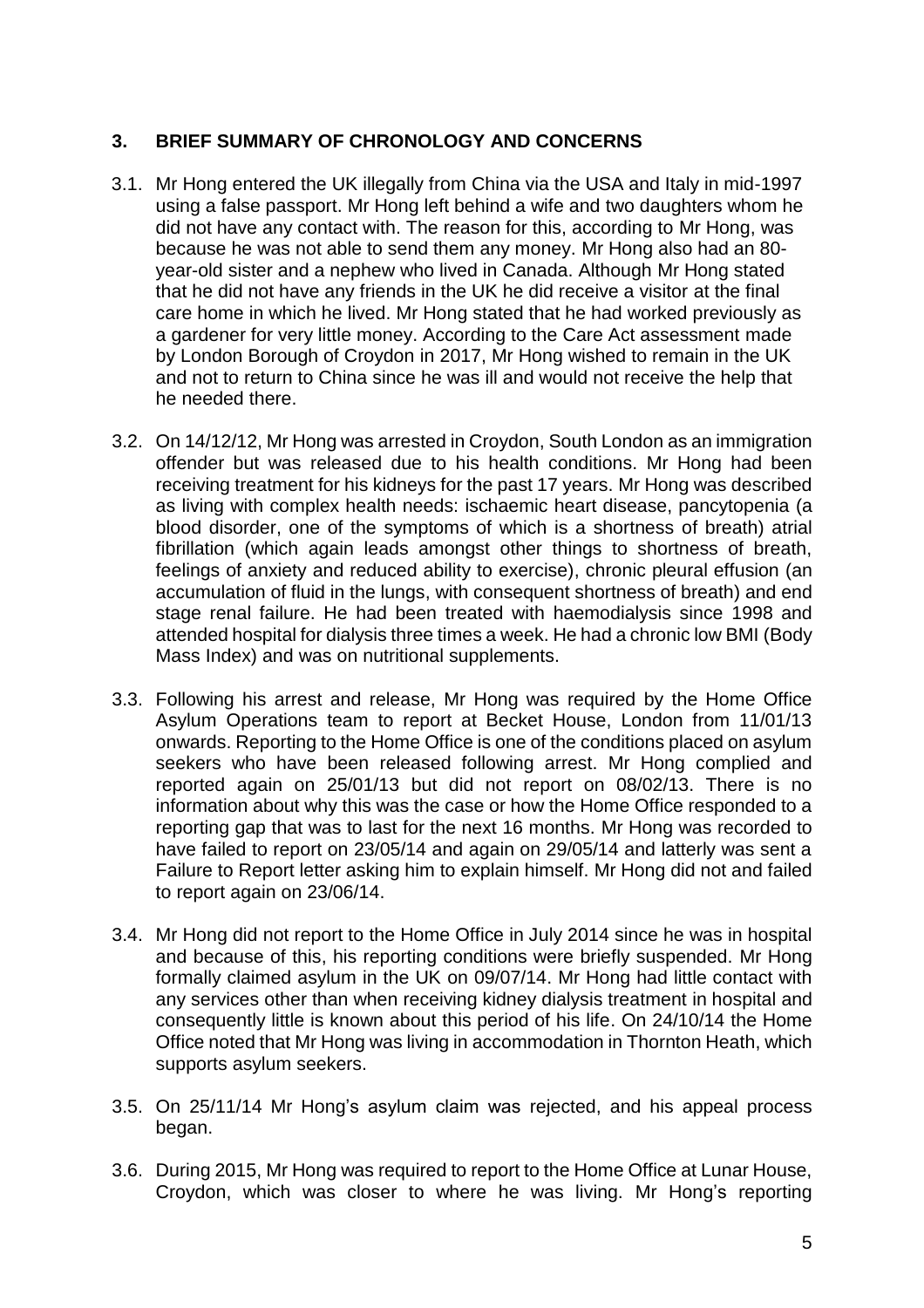requirements were cancelled in August and September since Mr Hong was again in hospital. After this, Mr Hong continued to report to the Home Office irregularly.

- 3.7. On 07/10/15, Mr Hong was noted by the Home Office to be living in accommodation that provided short term housing and support but was reported to have already left this accommodation on 22/09/15. It appears that he had moved to another home in New Addington, Surrey.
- 3.8. On 07/12/16 a Home Office Immigration Officer, concerned about Mr Hong's health requested that further checks be made when Mr Hong next reported. Mr Hong, however, did not report to the Home Office again.
- 3.9. Mr Hong first came to the attention of the London Borough of Croydon on 16/12/16 when his GP requesting an assessment of Mr Hong's needs. This was delayed by waiting for the availability of a Mandarin speaking GP and due to internal council processes. An assessment was not undertaken until April 2017.
- 3.10.In the meantime, Mr Hong was admitted to St Helier Hospital, Sutton (where he regularly received dialysis treatment) on 31/01/17 with chest pains and shortness of breath. He was to remain there until 22/06/17.
- 3.11.On 10/02/17, St Helier Hospital notified the London Borough of Croydon to assess Mr Hong prior to discharge. Mr Hong's condition deteriorated, however, so he remained in hospital. This precipitated contact between the London Borough of Croydon and the Home Office regarding Mr Hong's immigration status and the financial support that he was receiving.
- 3.12.Despite having been at St Helier Hospital for almost two months, the home in New Addington in which Mr Hong had been living notified the Home Office on 21/03/17 that Mr Hong had "absconded" and by doing so had made himself intentionally homeless. In hospital, Mr Hong's health was improving but he was assessed to be unable to live independently. Mr Hong was also reported to be in a low mood, which was related to his increasing health needs.
- 3.13.The Home Office Asylum Support Team contacted St Helier Hospital on 24/03/17 and was notified that Mr Hong was likely to be discharged to a nursing home funded by London Borough of Croydon. Having completed its investigation into Mr Hong's absconding and finding that London Borough of Croydon would fund the next placement, the Asylum Support Team ended its involvement with Mr Hong.
- 3.14.In April 2017, members of the London Borough of Croydon's START team tried to identify where Mr Hong had lived prior to admission to hospital so that he might return there upon discharge. This process was delayed by a lack of interpreters and a lack of information about Mr Hong and where he had lived. A Croydon social worker also tried to find out where Mr Hong's belongings were since he had not brought anything with him to hospital. This appears to have been unsuccessful and not have been followed up further.
- 3.15.The London Borough of Croydon assessed Mr Hong's needs under the Care Act in April 2017 whilst he was still in hospital. This assessment recorded that Mr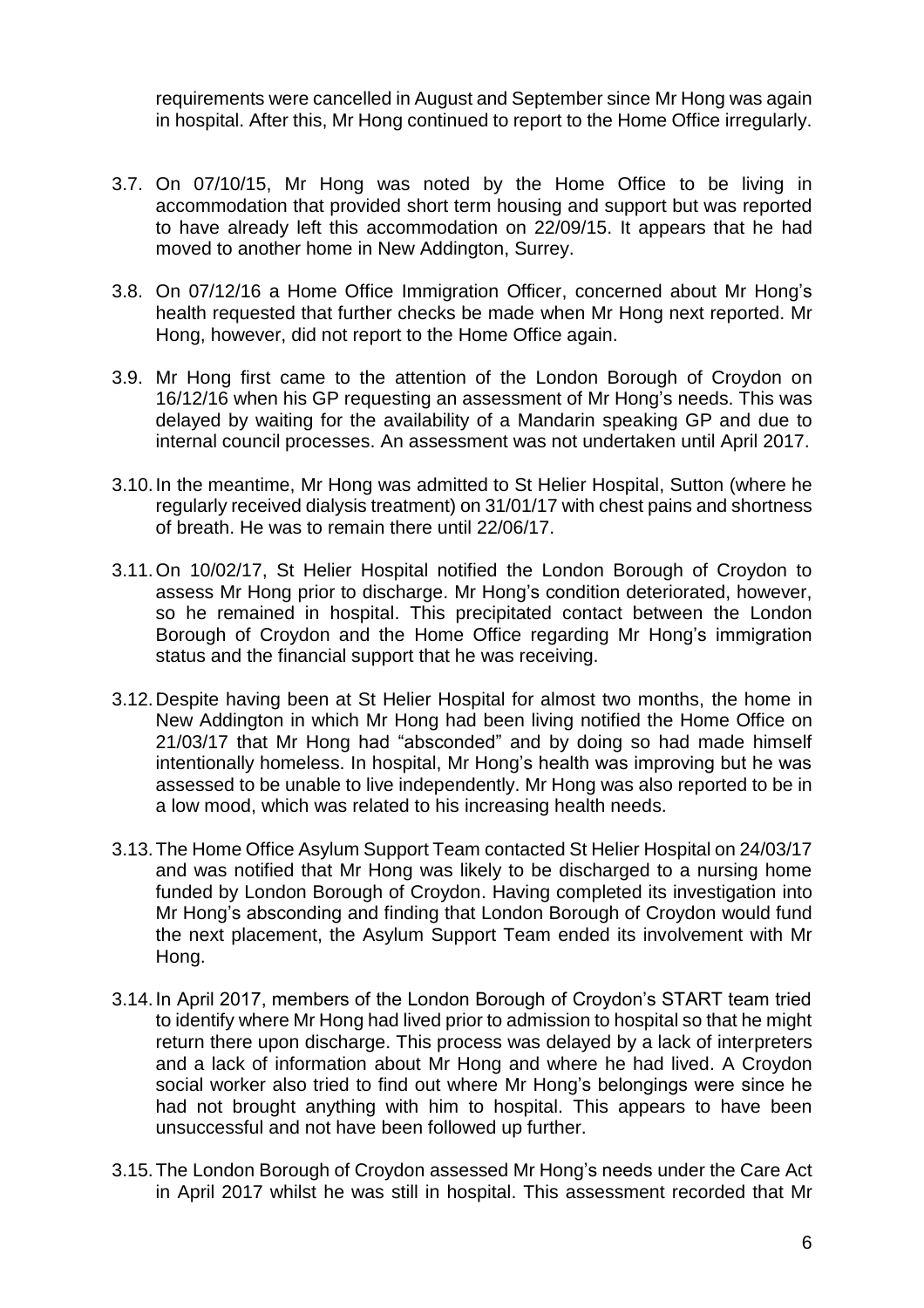Hong wanted to remain living in the UK and to receive support with his health and his care and support needs. Mr Hong stated "that without support I might get seriously unwell and not be able to breathe properly. It is important to me to remain in the UK and I need support to do this as I am not well enough". Mr Hong wanted to be supported by someone who spoke Mandarin as he could not speak English. Mr Hong wanted reassurance that he would have the right amount of support and said that he did not feel safe in the community without support around him from nurses. The assessment also noted concerns about how much Mr Hong understood about his immigration status and about the legal support that he was receiving with this.

- 3.16.On 21/04/17 Mr Hong's kidney function deteriorated, and rather than return to his previous accommodation, consideration of residential care for him began. When discharged from hospital the plan was for Mr Hong to go to a care home, which would be funded by London Borough of Croydon.
- 3.17.Since Mr Hong was seeking asylum, he was transferred to the London Borough of Croydon's No Recourse to Public Funds (NRPF) team on 04/05/17.
- 3.18.On 21/06/17, Mr Hong's right to appeal against his immigration status was dismissed.
- 3.19.On 22/06/17, Mr Hong was discharged from St Helier Hospital to Norbury Creek Nursing Home. He moved in with no belongings since these appear to have been lost at the point of his admission to hospital.
- 3.20.On 28/06/17. Mr Hong was visited at Norbury Creek Nursing Home by a friend who asked for money. Norbury Creek Nursing Home raised this as a safeguarding concern with the London Borough of Croydon.
- 3.21.On 04/07/17, a social worker from the NRPF team and a Home Office Immigration Officer visited Mr Hong. The Immigration Officer told Mr Hong about the dismissal of his right to appeal against his immigration status. Following this meeting, Mr Hong gestured to cut his throat. To reduce the opportunity for selfharm or suicide attempts, the alarm pull cord in his room was removed at the request of the social worker, and plastic cutlery was provided to Mr Hong.
- 3.22.The alarm pull cord was subsequently returned by staff at Norbury Creek Nursing Home. This was not reported to London Borough of Croydon social services or to Mr Hong's GP.
- 3.23.On 05/07/17, Mr Hong was found by Norbury Creek Nursing Home staff trying to bang his head against the sink in his room.
- 3.24.On 06/07/17 Mr Hong was noted by Norbury Creek Nursing Home staff to be "displaying suicidal behaviour", banging his head against his bed and the sink.
- 3.25.On Friday 07/07/17 Mr Hong stated, through a staff member at Norbury Creek Nursing Home who had a limited knowledge of Mandarin and who was interpreting for Mr Hong, that his self-harm was not because of his immigration situation but because of his complex health needs. Mr Hong expressed a desire to end his life and to want to "end it and return home". Mr Hong said he had a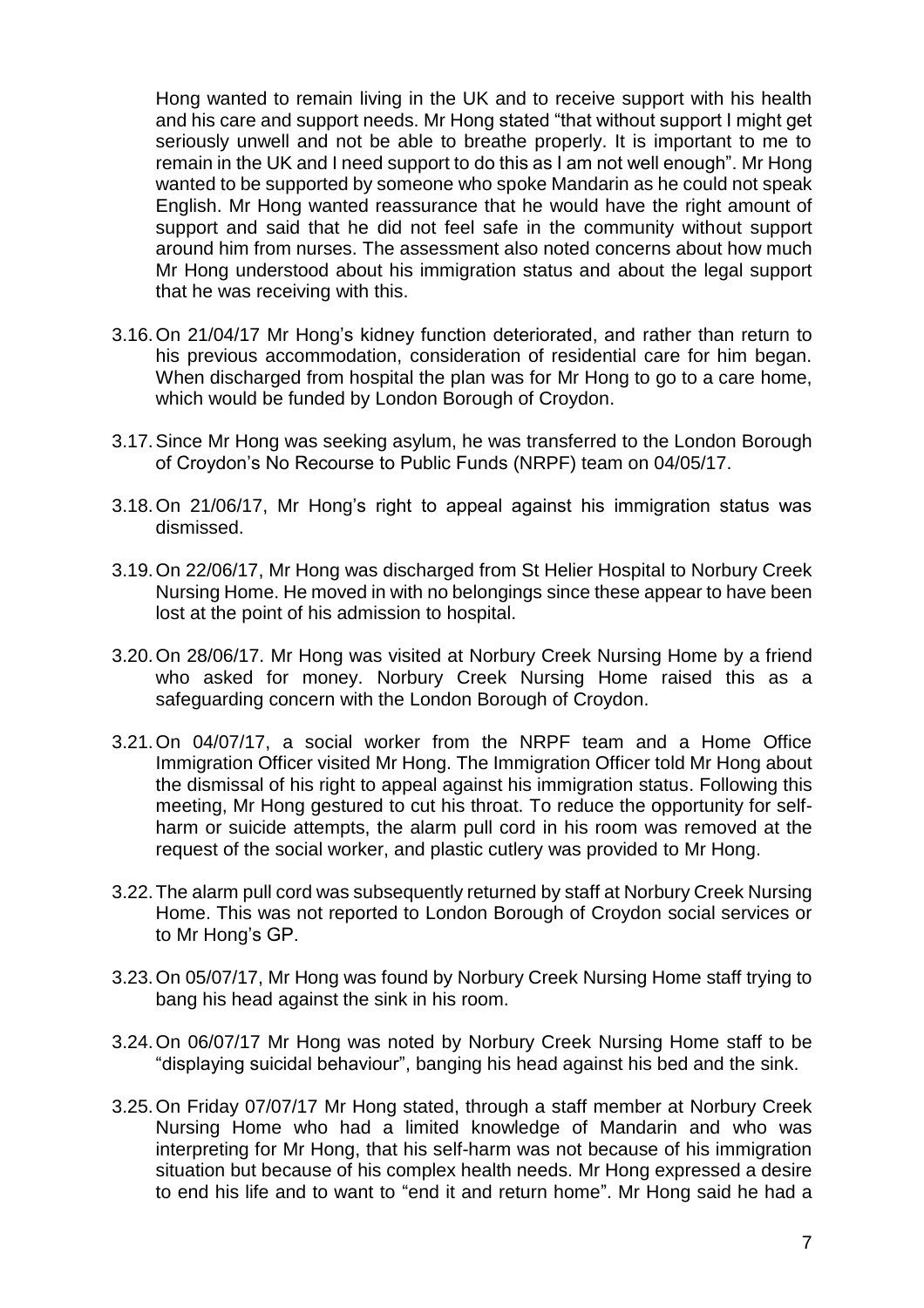few health issues and was fed up. He denied that his behaviour was due to his immigration status or the recent issue regarding money (which had been reported as a safeguarding concern on 28/06/17). Mr Hong was on oxygen all the time despite it having been prescribed to be taken when necessary and had asked for the level of oxygen to be increased. There was, however, uncertainty about how much Mr Hong understood (and was understood) in these conversations due to translation difficulties.

- 3.26.A member of staff at Norbury Creek Nursing Home confirmed that Mr Hong had been referred to a psychiatrist for a full mental health assessment
- 3.27.Mr Hong's GP visited later that day and recommended that Norbury Creek Nursing Home provide 1:1 supervision of Mr Hong. This was not implemented. Mr Hong was referred to a psychiatrist for a full mental health assessment. It does not appear that this assessment took place. A risk management plan, however, was formulated as follows:
	- 3.27.1. Mr Hong to be observed regularly, every hour at least
	- 3.27.2. An ambulance should be called out immediately if Mr Hong bangs his head again or engages in any other self-harming behaviour
	- 3.27.3. The Norbury Creek Nursing Home House Manager will send costings for one-to-one support for Mr Hong to be considered at the London Borough of Croydon funding panel, "…in case this continues for longer".
	- 3.27.4. The Norbury Creek Nursing Home Manager to follow up the psychiatry assessment.
	- 3.27.5. The Home Office Immigration officer to arrange an urgent visit from Mr Hong's solicitor with an interpreter.
- 3.28.On Saturday 08/07/17 and on Sunday 09/07/17 here was no contact between Norbury Creek Nursing Home and any of the other services involved with Mr Hong. There was not contact no contact between Norbury Creek Nursing Home and any of the other services on Monday 11/07/17.
- 3.29.On Tuesday 12/07/17 Mr Hong was found in his room at Norbury Creek Nursing Home, hanging from his bedroom window by the alarm pull cord. The Police and an ambulance were called. Mr Hong was taken to Croydon University Hospital where he died that night.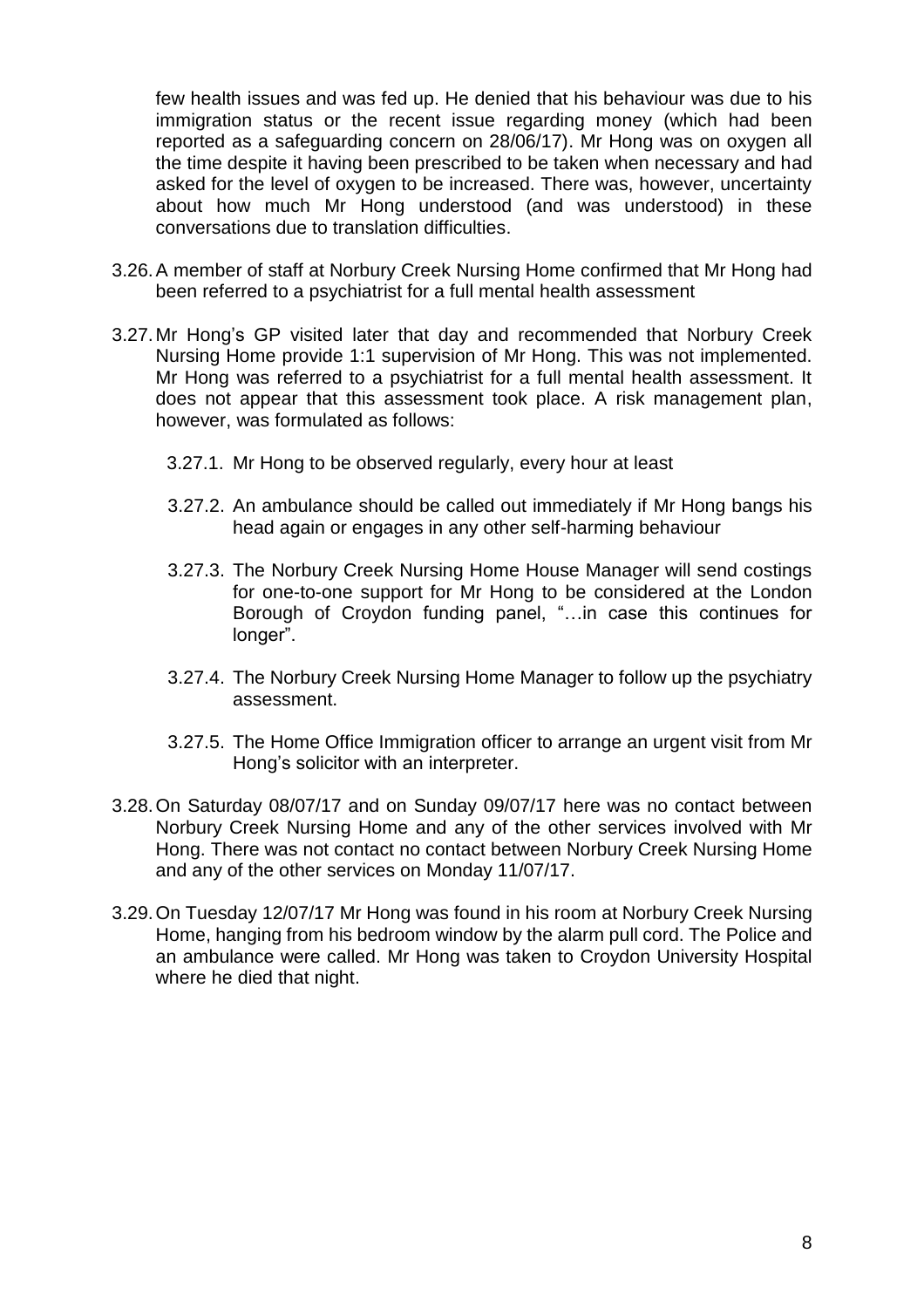#### **4. Analytical framework**

- 4.1 Preston-Shoot (2019) argues that, "*Drawing on existing evidence about effective practice would mean that reviewers are not starting out with a blank canvas. What is proposed here is that SARs begin explicitly with the available evidencebase, using it as a lens with which to scrutinise case chronology and explore through panel meetings, interviews and learning events with practitioners and managers what facilitates good practice and what presents barriers to effective practice".*
- 4.2 The advantage of this approach is that, *"The emphasis then is less on description and more on immediate reflection and systemic analysis of facilitators and barriers, across nationally determined policy, legal and financial systems as well as local arrangements and staff values, knowledge and skills*" (Preston-Shoot, 2017).
- 4.3 Reinforcing this, The Local Government Association Analysis of Safeguarding Adult Reviews April 2017 – March 2019 section 3.4 "Type of Reviews" describes a number of "methodological" requirements and related shortcomings of SARs, which can be summarised as follows:
- 4.4 SARs should connect their findings and proposals to an evidence base. Few SARs compare actual practice with that suggested in guidance and few explore the reasons why there was a difference between the two.
- 4.5 SARs should be based on research. Over 50 Safeguarding Adults Boards have carried out SARs on the same set of circumstances on more than one occasion but have treated each discreetly. The SARs do not refer to each other, build on each other, or ask why it happened again.
- 4.6 SARs should be analytical. There is too much description and not enough analysis.
- 4.7 SARs should not shy away from difficult or sensitive topics. Few SARs engage in the legal and financial context of practice or decision making and should raise the impact of funding cuts, government strategy and reductions in services.
- 4.8 Consequently, a study was made of both the research evidence and practice evidence that provides insight and guidance when working with someone in Mr Hong's situation: experiencing a long-term, debilitating health condition; seeking asylum and experiencing communication difficulties.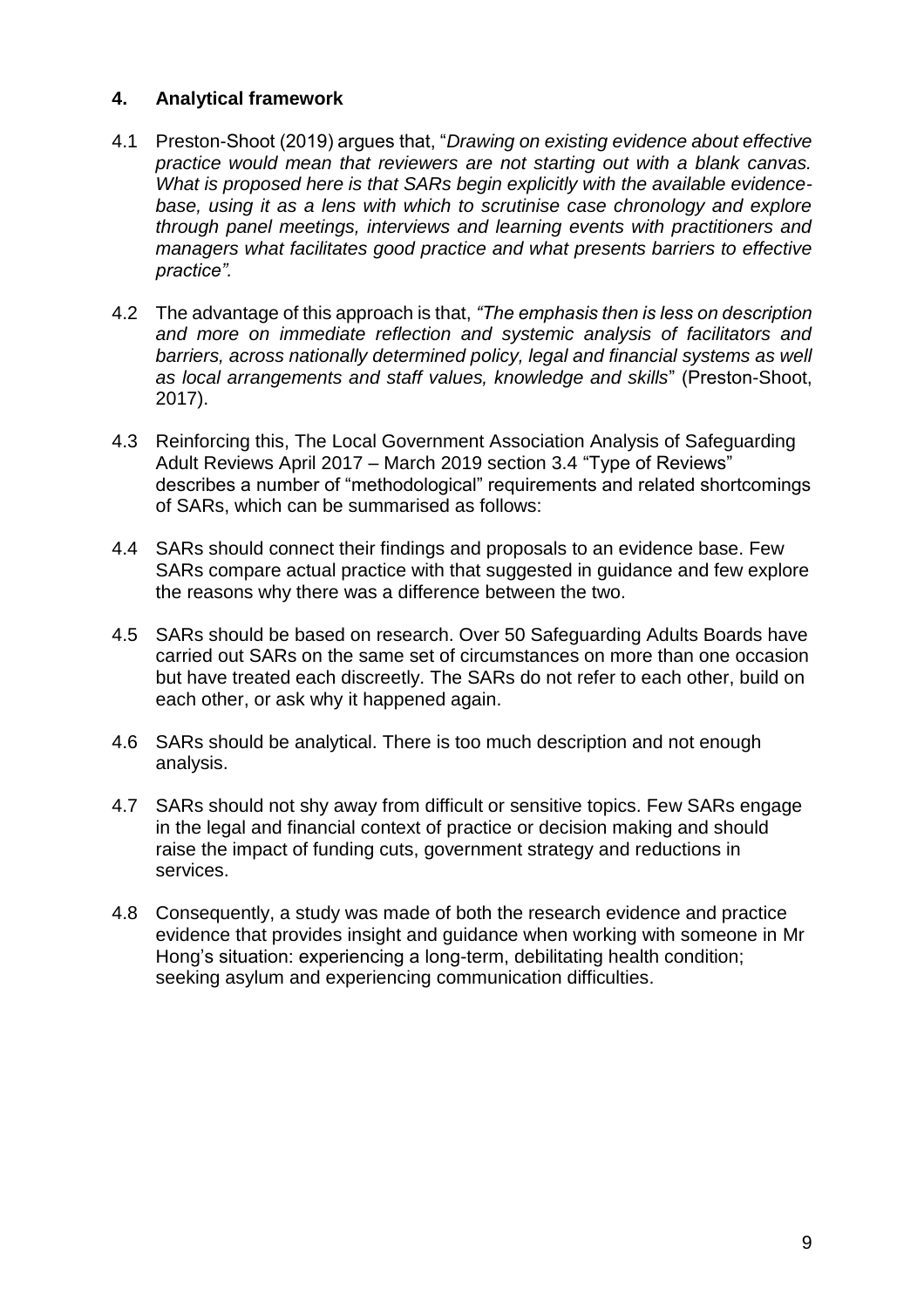## **5 Evidence from research and guidance**

## 5.1 **Chronic kidney disease, anxiety and depression**

- 5.2 Chronic kidney disease is a recognised risk factor for heart disease, and is associated with high blood pressure and diabetes and also with economic deprivation (Bikbov, 2020).
- 5.3 There is evidence that people with chronic kidney disease have a higher prevalence of psychiatric disorders than the general population do, including higher levels of anxiety and depression (Egede, 2007). Mr Hong had anxieties related to his complex health needs and particularly when he became short of breath as this frightened him. Mr Hong was also anxious about his future as he was no longer able to live an independent life due to his restricted mobility resulting from his difficulty breathing and general weakness. He needed oxygen, which affected his ability to self-care.
- 5.4 People who receive dialysis treatment and who have a low Body Mass Index (BMI) are more likely to be depressed than those with a normal or high BMI (Egede, 2007). This correlation is increased further if there are other concurrent physical illnesses. A key factor in low BMI in people receiving dialysis appears to be a lack of appetite, which has been suggested to also be a manifestation of both depression and of other physical illnesses. Consistent with this, Mr Hong had a low BMI, several other physical illnesses and was depressed.
- 5.5 It appears (from a safeguarding adults enquiry made by the London Borough of Croydon following Mr Hong's death) that Mr Hong had a prognosis of six months to live but it was unclear whether or not he knew this. There was no evidence of any advance planning with Mr Hong to explain what this prognosis meant, how it was likely to affect him in the months ahead and about any preparations that he may have wanted to make, such as contacting his family.

## **5.6 Dialysis treatment and suicide.**

- 5.7 There is evidence that the risk of suicide and self-harm is higher in people with kidney disease who are receiving dialysis than it is in the general population. This is especially so in those who are depressed and anxious, have a reduced quality of life and are socially isolated with little family contact (Pompili et al, 2013; Bohlke et al, 2008). Mr Hong shared this set of characteristics. Kidney dialysis can have both a physical and an emotional impact on quality of life and it has been estimated (in the USA; Pompili et al, 2013) that 21% of deaths from end stage kidney disease are the result of decisions to withdraw from dialysis. There is a significant body of research into predicting and intervening in decisions to end dialysis treatment.
- 5.8 Suicide by people receiving dialysis, however, appears to be a separate phenomenon from decisions to withdraw from treatment (Roy-Byrne et al, 2008). Again, the risk of suicide is increased when depression and anxiety are present (Bronisch and Wittchen, 1994) but there is evidence that people who receive dialysis and who kill themselves actually have fewer health problems, either associated with or in addition to kidney disease, than those who withdraw from dialysis. However, they appear to have more environmental and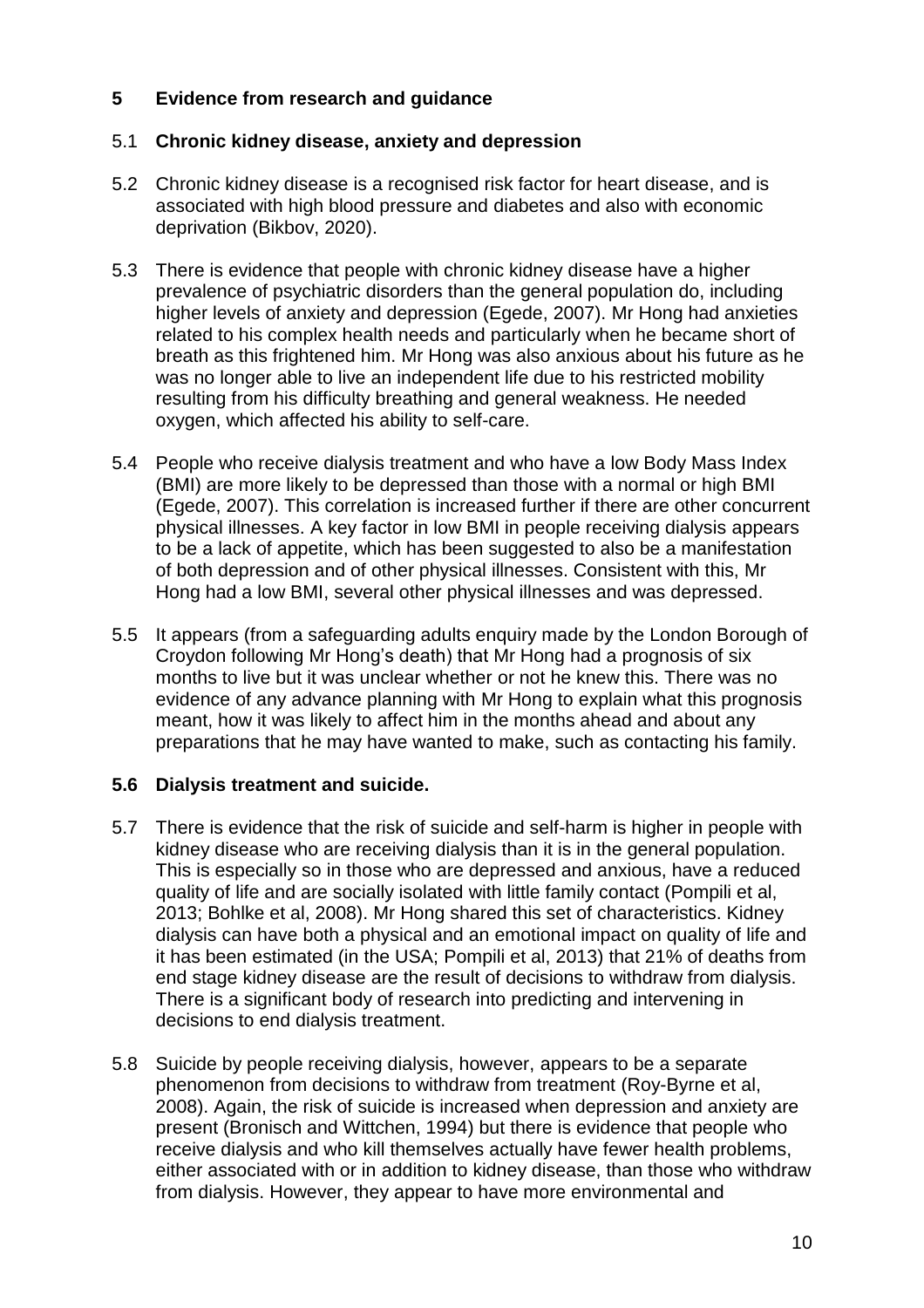psychosocial problems, which they have difficulty adapting to, and experience more stress than those who withdraw from dialysis (Kurella et al, 2005). Consequently, self-harm is more likely to be present in people who go on to actively take their own lives than in those who end their life by stopping treatment. Mr Hong does not appear to have decided to stop receiving dialysis but did make self-harm attempts and indicated that he wished to end his life prior to his suicide.

## **5.9 Reduced quality of life**

- 5.10 In addition to the restrictions placed on him by the need to receive dialysis three times a week, Mr Hong was also anxious about the future as he was no longer able to live an independent life. Mr Hong had lost all his belongings (on or after 31/01/17 following his admission to hospital). Compounding this, there is extensive evidence that people who live in care and nursing homes have reduced quality of life compared to people who live in their own homes (Olsen et al, 2016).
- **5.11** Mr Hong was also socially isolated. He lived in care homes, was a Mandarin speaker who faced difficulties being understood, had a very reduced social network (and his one friend was the subject of a safeguarding concern). He also had no contact with his family. During his five month stay at St Helier Hospital, Mr Hong was noted to be isolated due to his limited ability to speak English. He also did not have any visitors (except once when his sister and nephew from Canada came to see him). A visiting priest noted his isolation and asked staff to learn mandarin 'for the sake of Mr Hong'.
- 5.12 In summary the research shows that anxiety, fatigue, depression, and reduced quality of life may occur in people who receive dialysis, and these may in turn contribute to increased suicide risk (Kring and Crane, 2009).

## **5.13 Asylum seeking and suicide**

- 5.14 Mr Hong's chronic kidney disease and dialysis treatment occurred within the context of his, ultimately failed, asylum claim, which took from 09/07/14 until 21/06/17 to resolve. There is some (non-statistically significant) evidence that failed asylum claimants exhibit more acute symptoms, such as suicidal ideation or suicide attempts, than people with asylum pending status do (Schoretsanitis, 2018). Mr Hong, however, appears to have been clear that his failed asylum claim was not the reason for his decision to end his life. Given the difficulties Mr Hong faced in communicating with non-Mandarin speakers (and it also seems with those who did not speak his dialect), his understanding, and the impact upon him of, his failed claim remains uncertain.
- 5.15 Viewed from the perspective of the research on chronic kidney disease and on asylum seeking, Mr Hong had several factors in his life which increased the likelihood that he would self-harm or attempt suicide. These factors had been present in Mr Hong's life for a considerable period of time.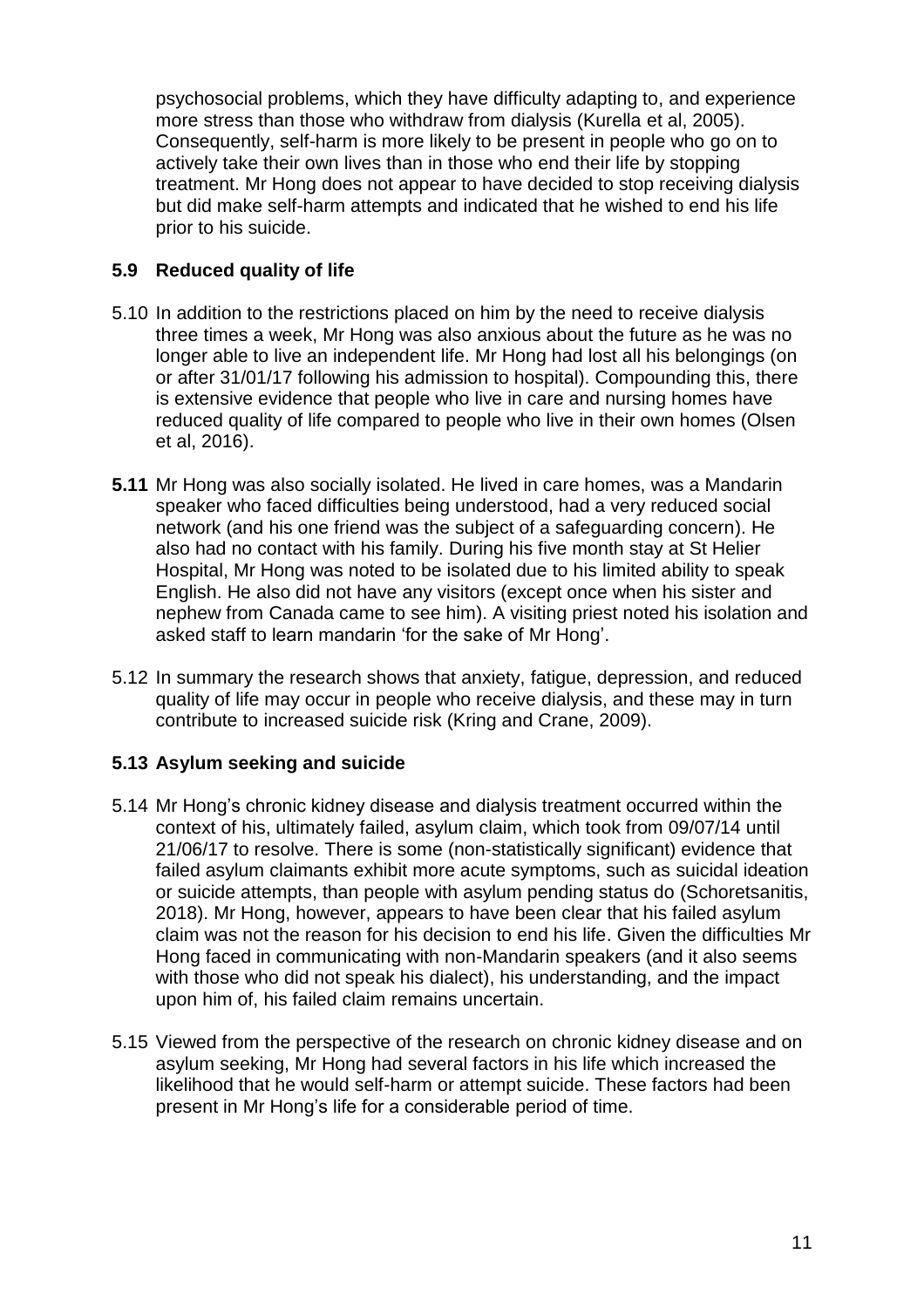## 5.16 **Evidence from guidance**

The Royal College of Psychiatrists' Final report of the Patient Safety Group, Self-Harm and Suicide in Adults (CR229), published in June 2020 sets out a number of "Risk factors and red flag warning signs". The report states that "A red flag is a risk factor with special significance in that it indicates that a person is at heightened risk of attempting suicide at this particular moment in time. This imminent risk requires an urgent, clinically appropriate and personalised intervention with a Safety Plan". This report was published after the time period covered by this safeguarding adults review, but it still provides a useful framework for understanding the risk factors and warning signs in Mr Hong's life. The risk factors and "red flags" are divided into several themes and are as follows:

## **5.17 Demographic and social**

5.18 The risk factors are:

- Perception of lack of social support, living alone, no confidants
- Males (may not disclose extent of distress or suicidal thoughts)
- Stressful life events (e.g. recently bereaved, debt/financial worries, loss of attachment/major relationship instability, job loss, moving house)
- LGBT
- Ethnic minority group.
- 5.19 Mr Hong had, and knew that he had, little social support, he was isolated and, due to this and not having someone to speak to, had no confidants. He was male, had experienced stressful life events (for example leaving his home, asylum seeking and having his claim rejected and being homeless) and was from an ethnic minority group.

## **5.20 Personal background**

5.21 The risk factors are:

- Substance misuse: Alcohol and/or illicit drug misuse especially if precipitated by a recent loss of relationship
- Feeling close to someone who died by suicide (family or non‐kin) or exposure to suicidal behaviour of key others (family, peers, favourite celebrity)
- Use of suicide‐promoting websites or social media
- Access to lethal means; (If unable to remove lethal means ensure mitigation within a robust Safety Plan).
- 5.22 Less is known about Mr Hong's personal background but with the returned alarm pull cord in his room he had access to lethal means.

## **5.23 Clinical factors in history**

5.24 The risk factors are: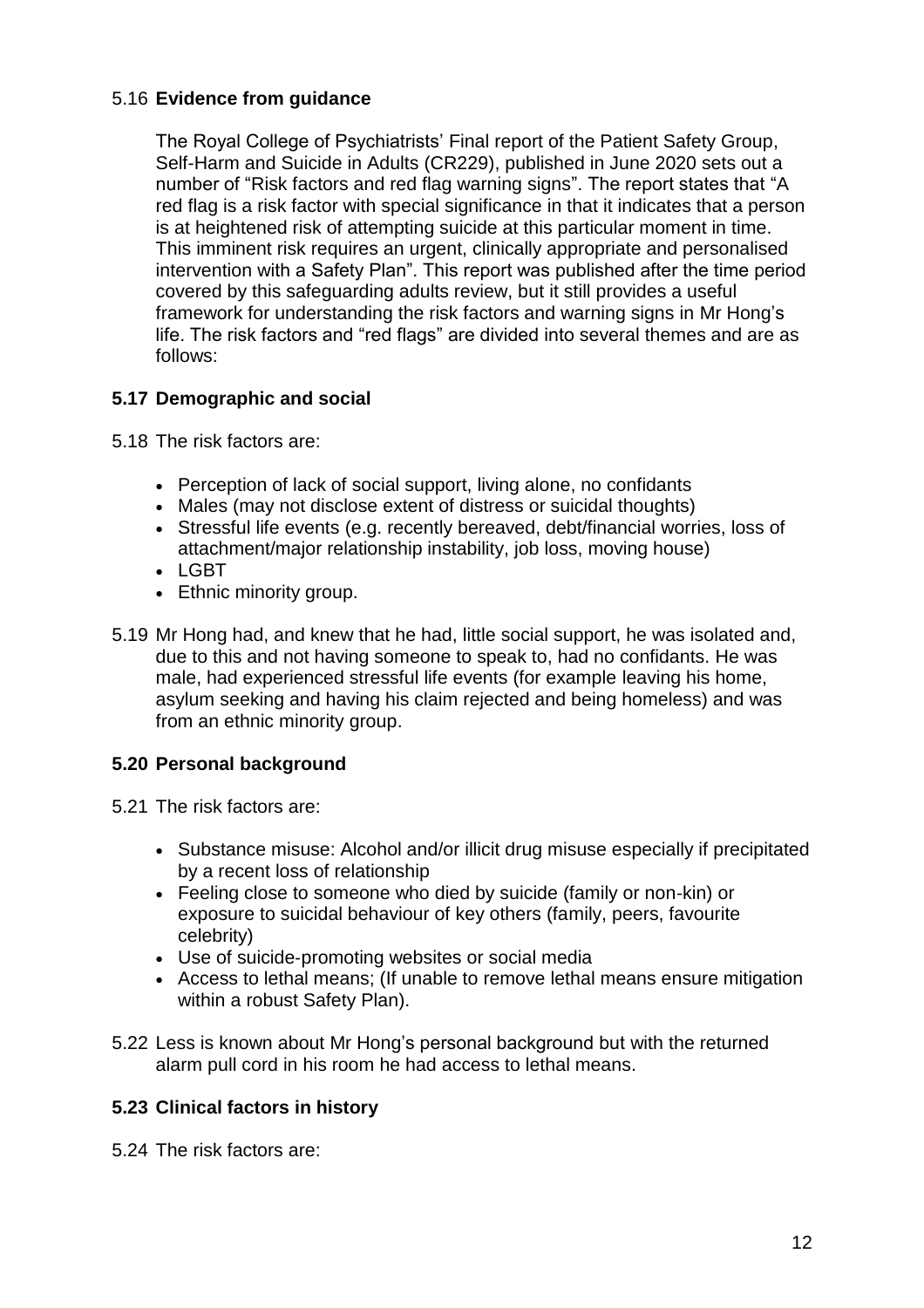- Previous self-harm or suicide attempt(s) (regardless of intent, including cutting)
- Mental illness, especially recent relapse or discharge from in‐patient mental health care
- Disengagement from mental health services
- Impulsivity or diagnosis of personality disorder
- Long-term medical conditions; recent discharge from a general hospital; pain.
- 5.25 Mr Hong had previously self-harmed (he had banged his head against the sink and bed in his room). He was depressed and anxious but was not actively engaged with mental health services and had a long-term and debilitating medical condition. Mr Hong was diabetic and suffered with hip pain and back pain (the latter possibly related to his kidney problems). He had also recently been discharged following a prolonged stay in a general hospital.

## **5.26 Mental state examination and suicidal thoughts**

5.27 The risk factors are:

- High degree of emotional pain and negative thoughts (hopelessness, helplessness, guilt – e.g. 'I'm a burden')
- Sense of being trapped / unable to escape (sense of entrapment) and/or a strong sense of shame
- Suicidal ideas becoming worse
- Suicidal ideas with a well-formed plan and/or preparation
- Psychotic phenomena, especially if distressing; persecutory and nihilistic delusions, command hallucinations perceived as omnipotent (pervasive).
- Suicidal ideas with a well-formed plan and/or preparation.
- 5.28 Mr Hong had negative thoughts, felt hopeless and unable to escape (on 07/0717 he is quoted to have said that he wanted to "end it return home" and was fed up. This was communicated through an informal interpreter: there is a risk that nuance, and meaning was lost in translation, perhaps compounded by his dialect and context). There is no evidence to suggest that Mr Hong experienced psychotic phenomena, but the lack of interpreting services may have meant that indicators of these were missed.
- 5.29 Mr Hong was suicidal. For example, on 07/07/17, Mr Hong said (via a member of staff at Norbury Creek Nursing Home who was interpreting for him but appears to have had a limited knowledge of Mandarin and of Mr Hong's dialect) that his self-harm was not because of his immigration situation but because of his complex health needs. Mr Hong was reported to have expressed a desire to end his life.
- 5.30 Consequently a number of the risk factors and red flags identified in the Royal College of Psychiatrists' report were also present in Mr Hong's life.
- 5.31 These risk factors and red flags were specifically formulated for use in primary care settings. The report cautions that risk should be assessed on an individual basis and that the absence of risk factors does not mean the absence of any risk of suicide: "*…a person may be imminently at risk of suicide even though*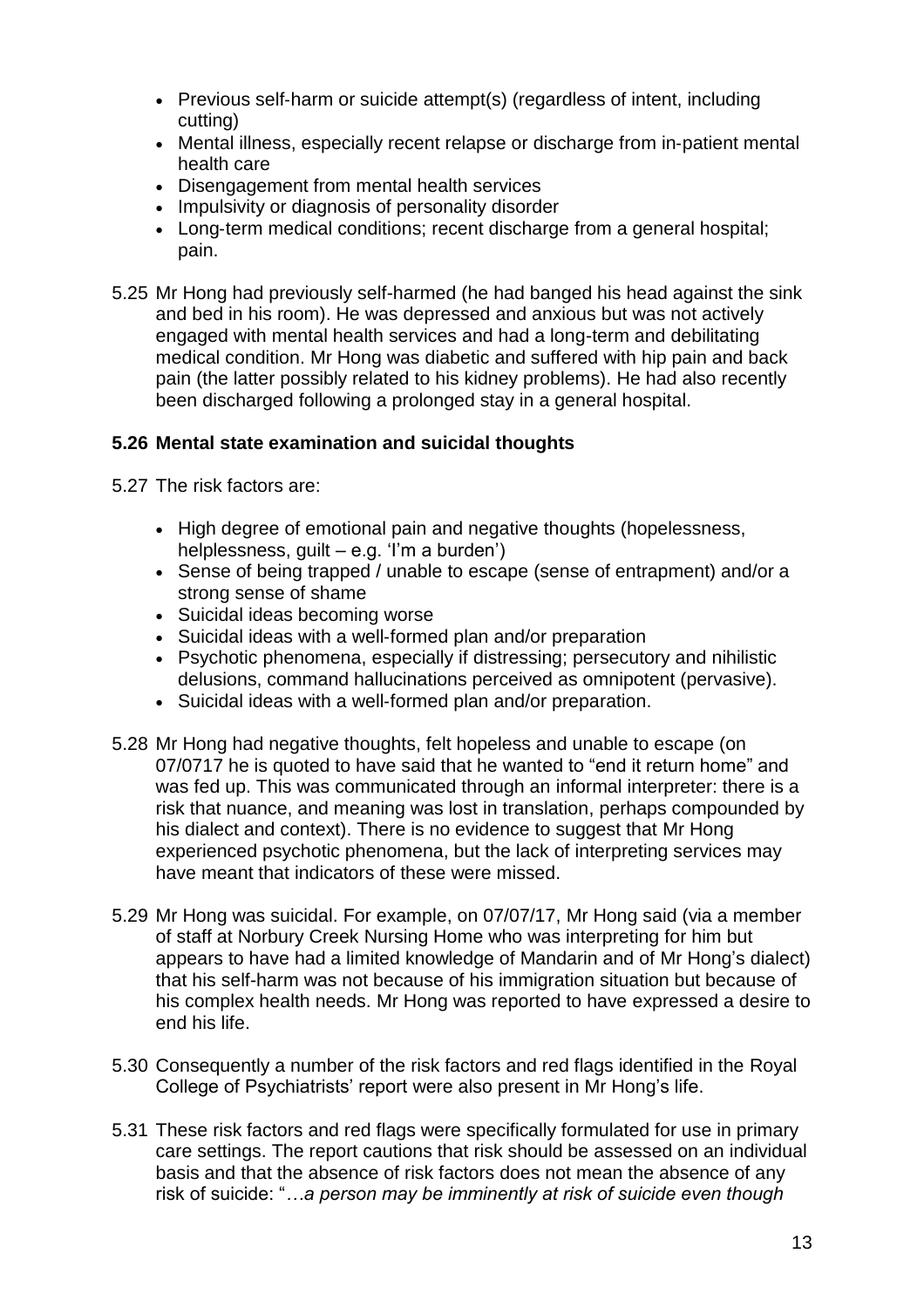*they are not a member of a 'high*‐*risk' group. Conversely, not all members of 'high*‐*risk' groups are equally vulnerable to suicide. Moreover, suicidal thoughts (and risk) can vary across a relatively short time period. The presence of red flag warning signs indicates that someone may be particularly at risk of suicide. Neither risk factors nor red flag warning signs can or should, however, be used to predict or rule out an individual suicide attempt*."

- 5.32 The report states that, "*…any patient with suicidal thoughts or following self*‐ *harm needs a Safety Plan. No one is ever ineligible for an intervention and Safety Plan*" and that, "*If there are red*‐*flag warning signs/immediate risk of suicidal behaviour, the patient will require*":
	- Immediate discussion with/referral to mental health services
	- A robust Safety Plan
	- Adequate support
	- Removal of access to means
- 5.33 The components of a Safety Plan are:
	- Reasons for living and/or ideas for getting through tough times
	- Ways to make your situation safer
	- Things to lift or calm mood
	- Distractions
	- Sources of support, to include anyone you trust
- 5.34 It is important that Safety Plans are co-created with patients and encourage communication with family and friends. There is little evidence that a Safety Plan of this type was developed or even considered with Mr Hong or that Norbury Creek Nursing Home would have been competent or consistent in its implementation. A risk management plan was created but was not complied with by Norbury Creek Nursing Home.

#### **6 Practice and contextual factors**

#### **6.1 Dialysis at St Helier Hospital**

6.2 Practitioners considered that Mr Hong had appeared reasonably settled and happy when at the St Helier Hospital Renal Unit for dialysis. This may have been because it was a familiar routine and Mr Hong knew the people there. On discharge to Norbury Creek Nursing Home, Mr Hong had been deemed medically fit and Mr Hong continued to attend dialysis three times a week. At an appointment with the Consultant Nephrologist at St Helier Hospital on 27/6/17, Mr Hong stated that he was not happy at Norbury Creek Nursing Home, that he was not being cared for adequately in that he was not eating or washing and dressing and that he was being left to be incontinent. Mr Hong said that he did not want to go to another nursing home but that he wanted to come back to hospital. The consultant wrote to Mr Hong's GP about these concerns, suggested that Mr Hong was lonely at Norbury Creek Nursing Home and asked for links to be made by the nursing home with the Mandarin speaking community.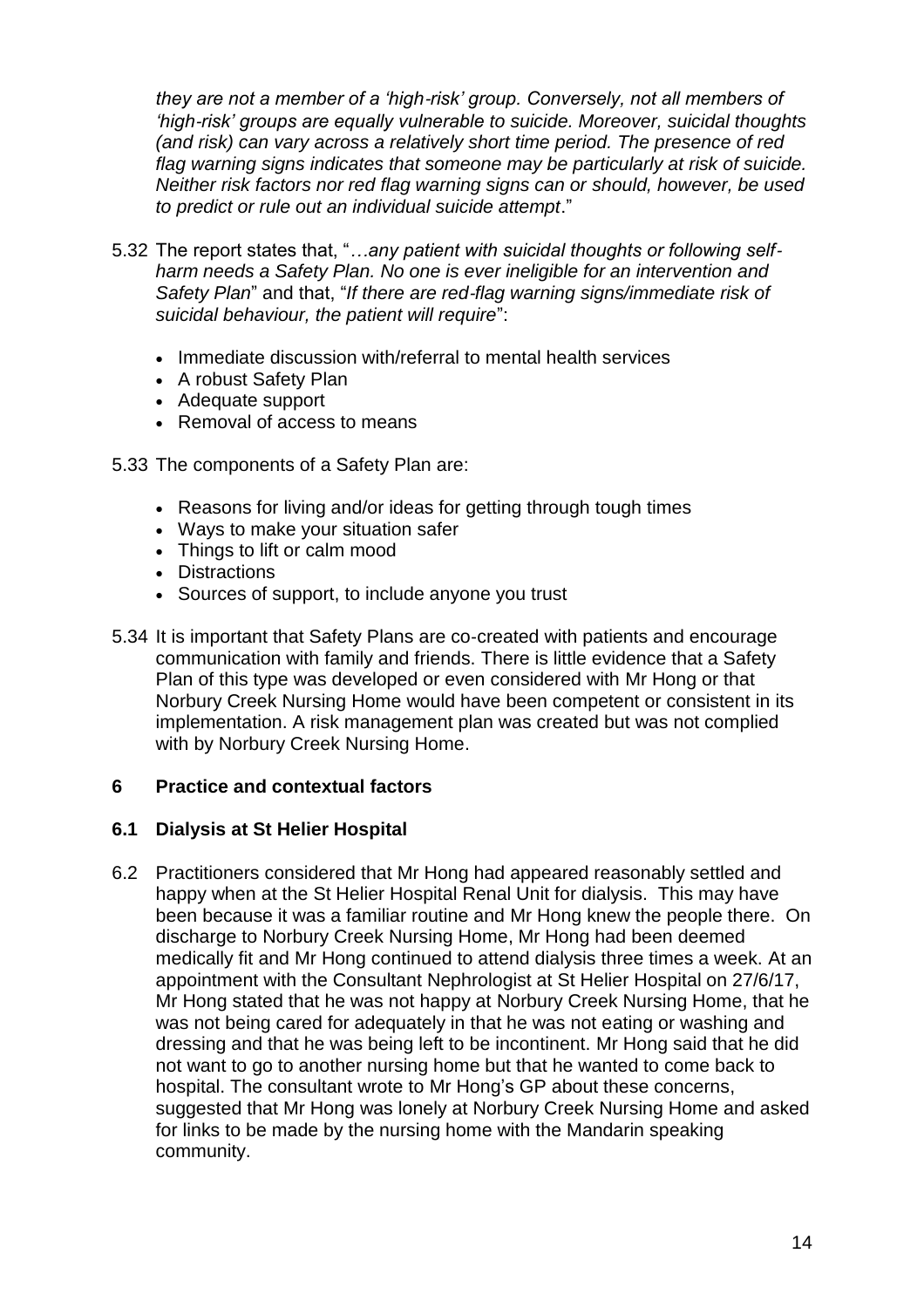- 6.3 Mr Hong attended six other dialysis appointments after this, the final one was on the day before his death. During appointments, there are no further references in the notes at St Helier Hospital to Mr Hong's discontent at the nursing home.
- 6.4 Mr Hong was reviewed by the dietician from St Helier Hospital on 31/06/2017 over the telephone. The dietician spoke to the staff at Norbury Creek Nursing Home, who provided details of what Mr Hong ate. The dietician concluded that Mr Hong was eating better than he had as an inpatient and that his weight was stable.
- 6.5 St Helier Hospital's notes included references to Mr Hong's low mood, resulting from his health and social situation. Mr Hong was seen by Psychiatric Liaison (a mental health service that assesses and supports patients in general hospitals) at St Helier Hospital and his low mood was judged to be a response to his situation and circumstances and not to be indicative of any mental illness.
- 6.6 It appears that Mr Hong's feelings were not explored further with him, possibly due to difficulties communicating with Mr Hong and the lack of access to and use of interpretation services. There may also have been difficulties in interpreting Mr Hong's ways of expressing his feelings. From the 1950's and into at least the 1990's mental health problems were considered to be political acts of counter-revolutionary subversion in mainland China (Parker et al, 2001; Wang et al, 2016). Inherent within this was extensive victim-blame. Depression, for example, was understood to be the result of weak revolutionary willpower (Desen, 1976). Consequently, people with depression were regularly diagnosed with "neurasthenia", a condition which emphasised physical rather than mental causation and thus lacked such seditious connotations or were given no diagnosis at all (Kleinman,1986). Mr Hong is likely to have grown up and lived in China during this period and these factors may have influenced his understanding and expression of how he felt.
- 6.7 Practitioners identified that support for communicating with Mr Hong relied on what they described as a "mixed bag" of resources, which often involved finding a staff member who could interpret for him. Improvements have since been reported to have been made with an interpreting service now provided by Language Line and Mandarin interpretation is now regularly requested and provided.

## 6.8 **Mr Hong's mental capacity**

- 6.9 There were concerns that at times Mr Hong did not appear to understand information, that he appeared confused and that his mental capacity to make decisions about his health needs appeared to be fluctuating. Mr Hong was tested for dementia, but no evidence was found, and he was not diagnosed. Mental capacity assessments, however, were not routinely carried out.
- 6.10 There was no definitive conclusion about the cause of Mr Hong's apparently non-lucid periods. These might have been due to pain, diabetes, Mr Hong's mental health state or could have been related to difficulties communicating with Mr Hong.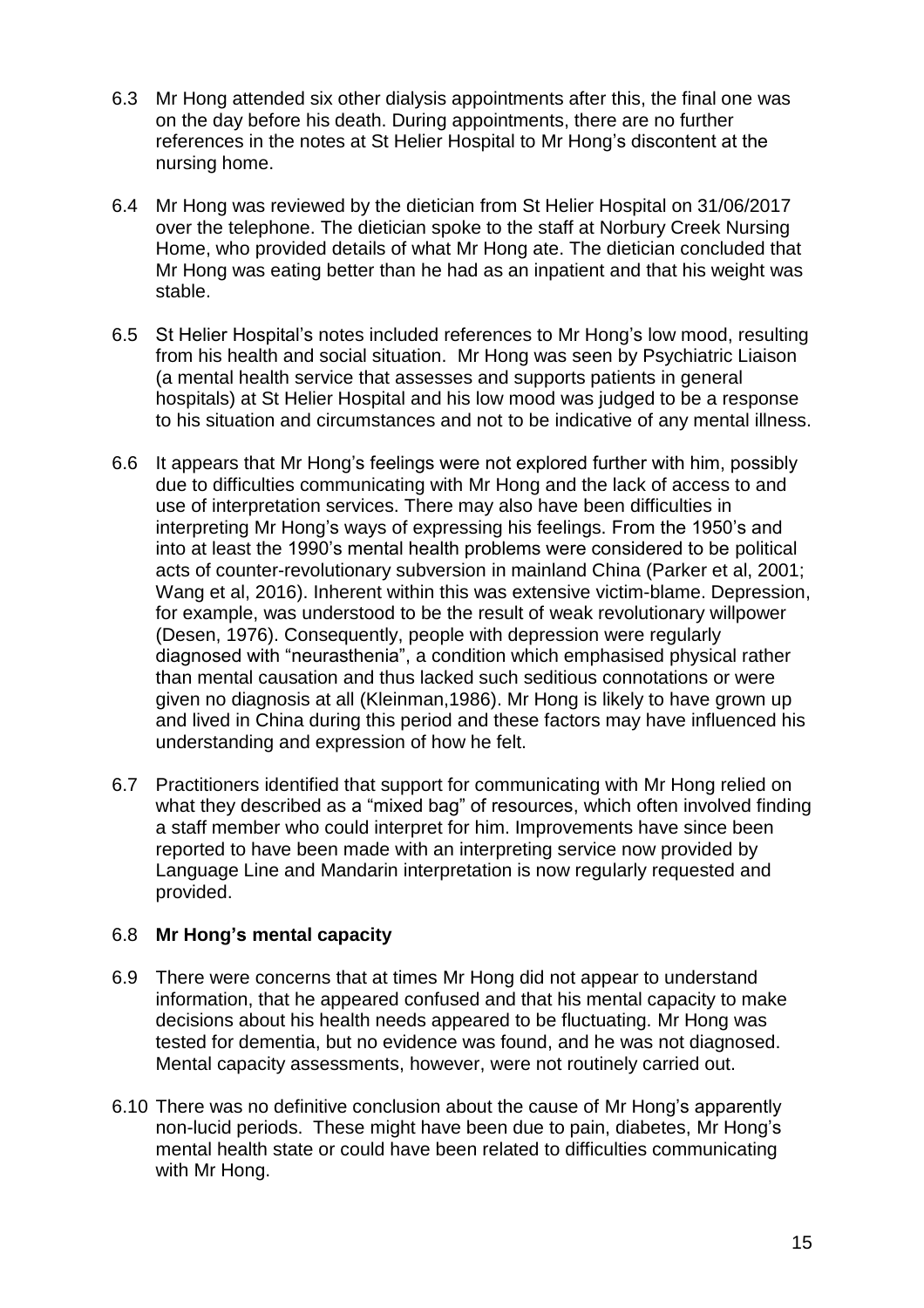- 6.11 Advocacy for Mr Hong was considered but a decision was made by the London Borough of Croydon that Mr Hong had the mental capacity to understand the assessment process. Therefore, a formal advocate was not required.
- 6.12 Mr Hong was, however, an asylum seeker who was attempting to understand and to navigate his way through his immigration and appeal status. He did not speak English, was made homeless during his hospital admission, was socially isolated, had complex health needs. He is likely to have had 'substantial difficulty' in understanding the various assessments and discharge planning processes but was not supported with these. Consequently, Mr Hong could have been entitled to an independent advocate

#### 6.13 **Asylum seeking and no recourse to public funds**

- 6.14 After Mr Hong began his appeal against the decision to reject his asylum claim in 2014, the Home Office Asylum Operations team had limited involvement with him. Mr Hong reported irregularly to the Home Office and there was inconsistent recording of where he was living. During the process of this review, the Home Office recognised that its co-operation with accommodation providers had been lacking.
- 6.15 There were occasions in which information could have been shared more effectively between the Home Office and providers. For example, the home in New Addington notified the Home Office on 21/03/17 that Mr Hong had "absconded" from his accommodation on 19/03/17. He had in fact been admitted to St Helier Hospital on 31/01/17, almost two months previously. The Home Office acknowledged this delay and apparent lack of oversight and the lacuna in the home's reporting and lack of action. This presents a need to improve communication between accommodation providers and the Home Office.
- 6.16 From the Home Office's perspective, all of Mr Hong's appeal determinations were served to Mr Hong's legal representatives and this should have allowed them to be explained to Mr Hong. There were concerns, however, about what Mr Hong knew and understood about his asylum status, compounded by communication difficulties. These were never adequately resolved. According to an OT assessment whilst Mr Hong was in hospital, for example, Mr Hong was not aware of his current immigration status and what his entitlement was. There was no indication that his solicitor was aware that Mr Hong was in hospital.
- 6.17 Mr Hong's solicitors confirmed that they had notified Mr Hong that his asylum claim was weak. Rather than appeal directly against this decision, Mr Hong's appeal was made based on Humanitarian Protection and Human Rights grounds due his physical health needs. The solicitors recognised that the threshold for success for this was very high. The solicitors stated that they were unaware that Mr Hong might have mental health needs.
- 6.18 The Home Office confirmed that safeguarding procedures within Asylum Operations have evolved since handling Mr Hong's asylum claim in 2014. Local safeguarding teams have now been introduced. As a result, all asylum decisions involving potentially vulnerable applicants are now signed off by local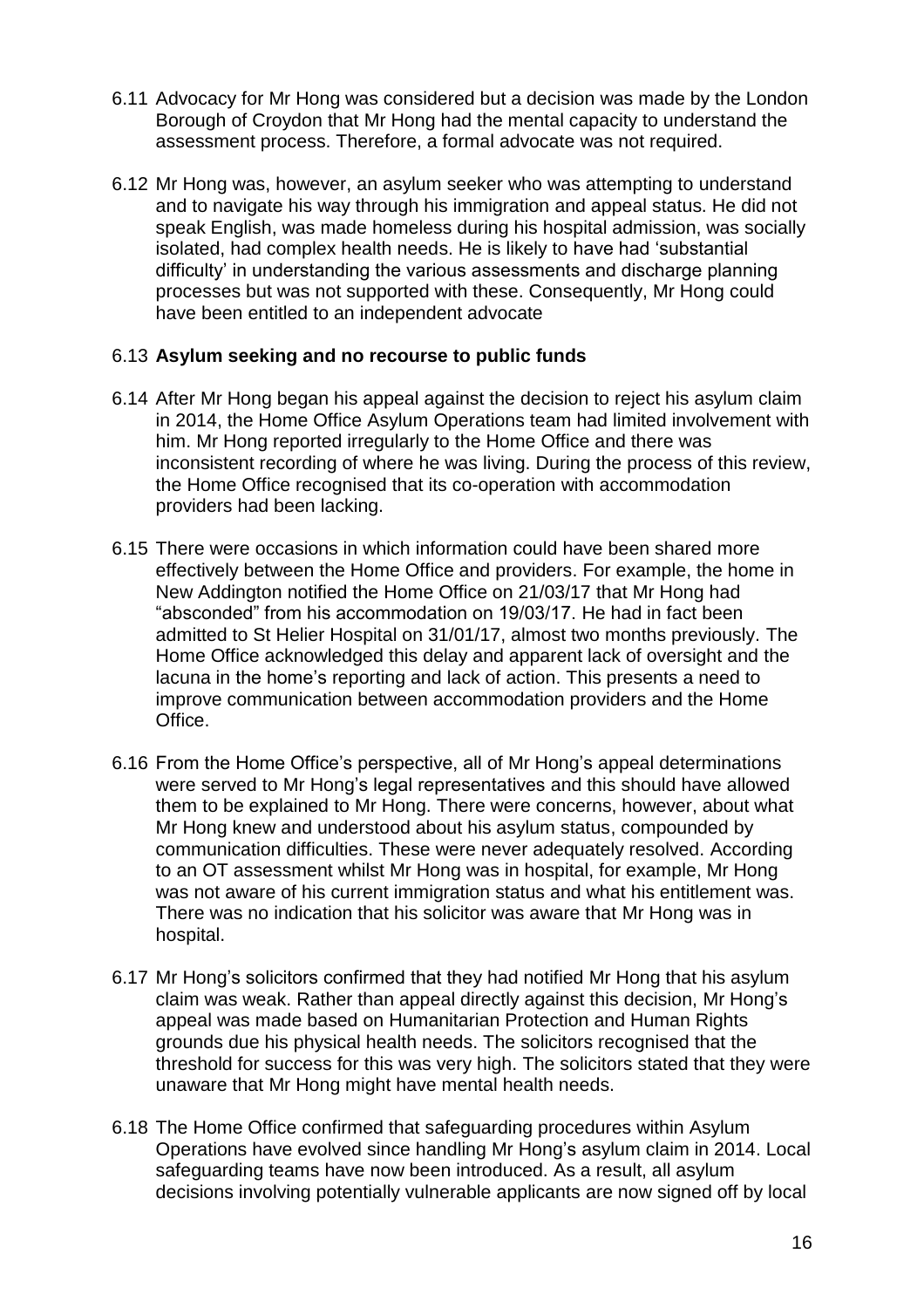safeguarding teams to ensure that they are served appropriately, based on the vulnerabilities and circumstances of each individual. This could involve asylum decisions being served to a support worker or support agency as well as to an applicant's legal representatives. In cases in which the applicant is deemed vulnerable but does not have the appropriate support in place, they are invited to a Home Office building so the decision can be served to them in person to ensure that both the decision and what this means for them is explained and understood. Effective interpretation services would still have been required for Mr Hong even if this process had been in place prior to his death.

- 6.19 The Home Office ended its asylum support for Mr Hong on 24/03/17 following London Borough of Croydon's involvement. Upon the dismissal of Mr Hong's asylum claim, and of his further right to appeal, Mr Hong was still liable for removal action from the UK. When NRPF team members asked Mr Hong whether the immigration issue was impacting on his low mood, Mr Hong said this was not the case. He said it was due to his health and his worries about not being able to lead an independent life anymore.
- 6.20 There was also limited information about Mr Hong's life in the UK. In addition to being due to limited contact with services, this was considered by practitioners to have been at least partly due to Mr Hong choosing not to disclose information since he was fearful of the impact that this might have on his application to stay in the UK.

#### 6.21 **Interpretation services**

- 6.22 Mr Hong was described as having spoken a specific Mandarin dialect. Croydon's interpreting service had been contacted but no Mandarin interpreter was available. There were also delays in accessing adult social services in 2016 caused by waiting for a Mandarin speaking GP to be available. The Home Office confirmed that it uses security-cleared interpreters who may be aware (due to their experience, not special training) of issues in an individual's home country. These interpreters are not employed by the Home Office and may work also for other agencies including the police and local authorities.
- 6.23 Practitioners considered that it was possible that Mr Hong was reluctant to disclose information, for example about his family, because of his immigration situation. He may also have had concerns about the safety of his family back in China.
- 6.24 The use of informal interpreters was understood by practitioners to be problematic. They recognised that there may be conflicts of interest and that there are no contractual relationships with, or a professional code for, informal interpreters. Practitioners considered that Mr Hong might have felt uncomfortable or disinclined to trust such a person.
- 6.25 There were other perspectives on Mr Hong's communication needs and abilities, however. For example, the London Health Needs Assessment completed whilst Mr Hong was at St Helier Hospital noted that Mr Hong was able to communicate non-verbally. When he was in pain he pointed to where the pain was felt. He was described as always able to express himself, to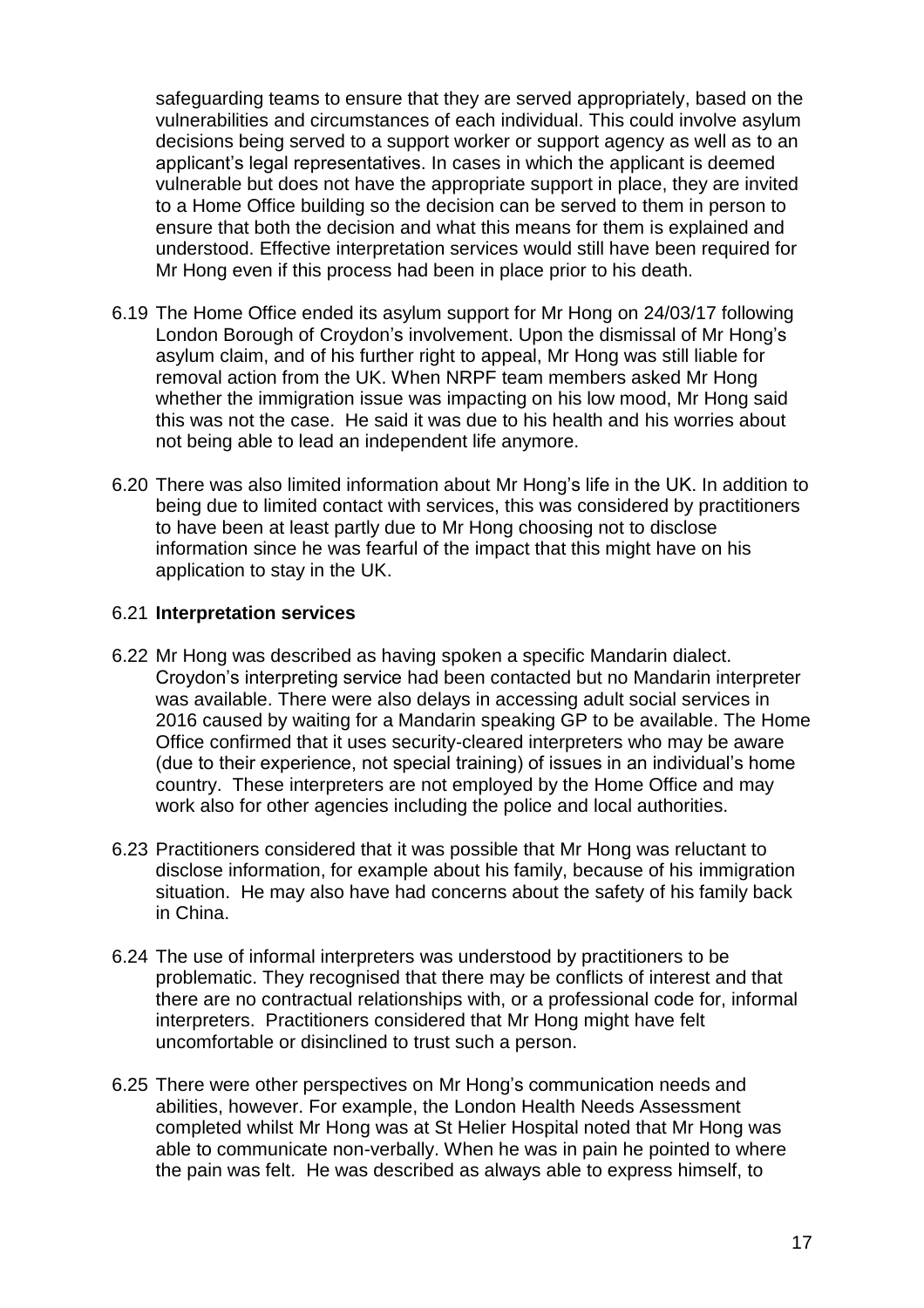understand instructions and to be able to make his needs known verbally and non-verbally.

6.26 Despite this and despite clinical opinion to the contrary, when discharge was being discussed with Mr Hong he stated that his health had not improved since admission. On reflection practitioners recognised that it appeared that Mr Hong understood little about the treatment provided to him, its outcome, and the reasons why he would continue to feel unwell after his discharge. Mr Hong also appears to have not understood some of the restrictions, such as restricted fluid intake, placed on him.

## 6.27 **The placement at Norbury Creek Nursing Home**

- 6.28 Norbury Creek Nursing Home was not an ideal placement for Mr Hong for reasons of his age (he was younger that other residents there); language (no one could speak the same language as Mr Hong, although a member of staff did try to interpret for him) and Mr Hong's developing mental health needs. A care home for younger people was sought but was not available. There were vacancies, however, at Norbury Creek Nursing Home.
- 6.29 The Care Act assessment made whilst Mr Hong was in hospital had recommended that any placement should meet Mr Hong's cultural and communication needs. It is likely that such a placement would take some time to find. Despite Mr Hong spending a lengthy period of time in hospital, his placement at Norbury Creek Nursing Home was made as a matter of urgency. This meant that there was less choice of suitable homes available and less opportunity to plan for how Mr Hong's needs would be met. There is little evidence that Mr Hong's cultural and communication needs were met in Norbury Creek Nursing Home.
- 6.30 Practitioners considered that there should be a more diverse market of services so that specific needs could be accommodated more appropriately. Practitioners also recognised that much depends on the quality and competence of particular care or nursing homes and that skill levels vary across them. It was suggested that self-harm and suicide prevention training and Mental Health First Aider training for care and nursing home staff could be beneficial for people in Mr Hong's situation.
- 6.31 Mr Hong also moved to Norbury Creek Nursing Home with no belongings, and these were never found. It appears that he was admitted to St Helier Hospital without them but attempts to retrieve them from the home in New Addington seem to have been unsuccessful. It is not possible to determine what Mr Hong's belongings were but since he had lived in the UK for 17 years it is unlikely that he had acquired no possessions. He may also have kept items from China. The personal and sentimental significance of Mr Hong's lost belongings cannot be determined but it is easy to imagine that their loss would have had an emotional impact on him, further exacerbating his developing mental health needs.
- 6.32 Since Mr Hong's death, the London Borough of Croydon's commissioning team will introduce a Dynamic Purchasing System (DPS). This will allow more providers to be approached allow access to more providers including bespoke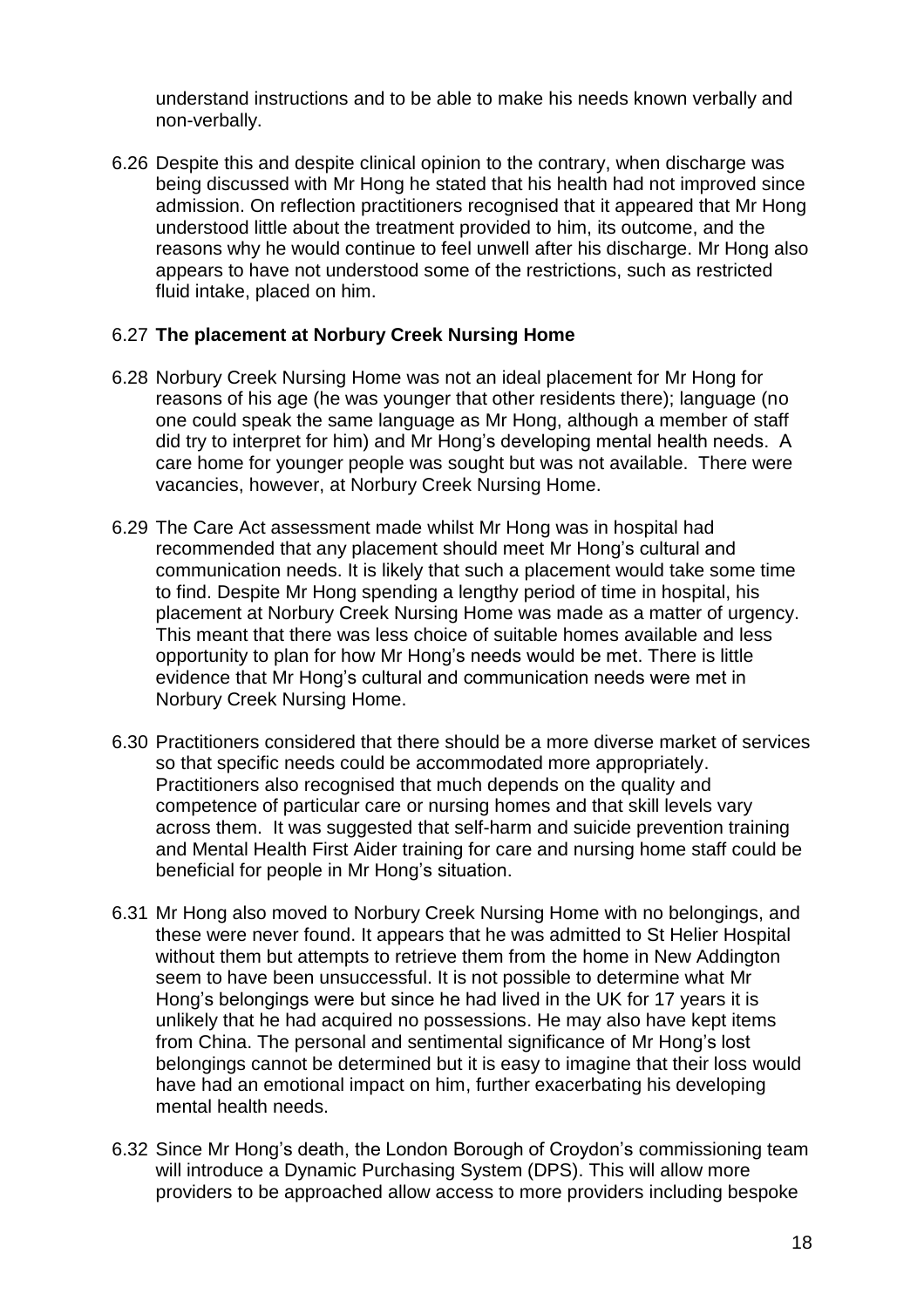ones who might be able to meet the more specific needs presented by Mr Hong. This implementation has, however, been delayed due to reprioritisation in response to Covid 19.

6.33 Consideration should be given to the effectiveness of one-to-one support for someone who is self-harming or at risk of suicide. Factors include the skill set required (for example awareness, knowledge and ability to understand and predict self-harm and suicide), the purpose (for example whether to physically intervene or to call for assistance) and the practicality (what happens during breaks, for instance) of the one-to-one support. There is a risk that one-to-one support might give a false assurance of how well risks are managed. It might also constitute a Deprivation of Liberty for someone who lacks the mental capacity to consent to it. Suitable safeguards would need to be put in place and a demonstration made that other less restrictive options had been considered.

#### 6.34 **Mr Hong's mental health needs**

- 6.35 Whilst at St Helier Hospital, there were incidents when Mr Hong refused observations (on 11/2/17 and on 11/3/17), interventions (27/3/17) and care (8/3/17, 4/4/17) and when he became distressed (7/3/17), angry with the staff (26/3/17) and when he stated that he wanted to die (3/4/17). These incidents were not explored further. The depression and mental health measurement scales, which form part of the London Health Needs Assessment, were not used because of language difficulties.
- 6.36 There was also no further exploration of Mr Hong's mental health needs in response to incidents of self-harm and talk of, and demonstrating that he wanted to, end his life whilst at Norbury Creek Nursing Home. A recommendation for psychiatric assessment had been made but was not implemented.

#### 6.37 **Risk management**

- 6.38 Norbury Creek Nursing Home reported to the London Borough of Croydon on 04/07/17 that Mr Hong was exhibiting self-harming behaviour (threatening to cut his throat). A social worker visited and recommended removing the alarm pull cord, which was done that day. Mr Hong should have been given a pendant alarm but these were not working. At this time, the pull cord was recognised, correctly, as a potential danger.
- 6.39 Mr Hong's self-harming continued, and he spoke about suicidal thoughts. As a result, on 07/07/17 a risk management plan was put in place based on a social worker's and Mr Hong's GP's recommendations. This was on a Friday evening and the social worker's plan was to make a formal risk assessment on the following Tuesday, 11/07/17 since they did not work on Monday).
- 6.40 The alarm pull cord was, however, returned to Mr Hong on Sunday 09/07/17. Three alternative explanations were given by Norbury Creek Nursing Home and understood by practitioners, for why the pull cord was returned. The first was that Mr Hong was agitated when it was removed. The second was that it gave Mr Hong a method for accessing emergency assistance if he required it. The third was that Mr Hong's mood had improved. Whilst none of these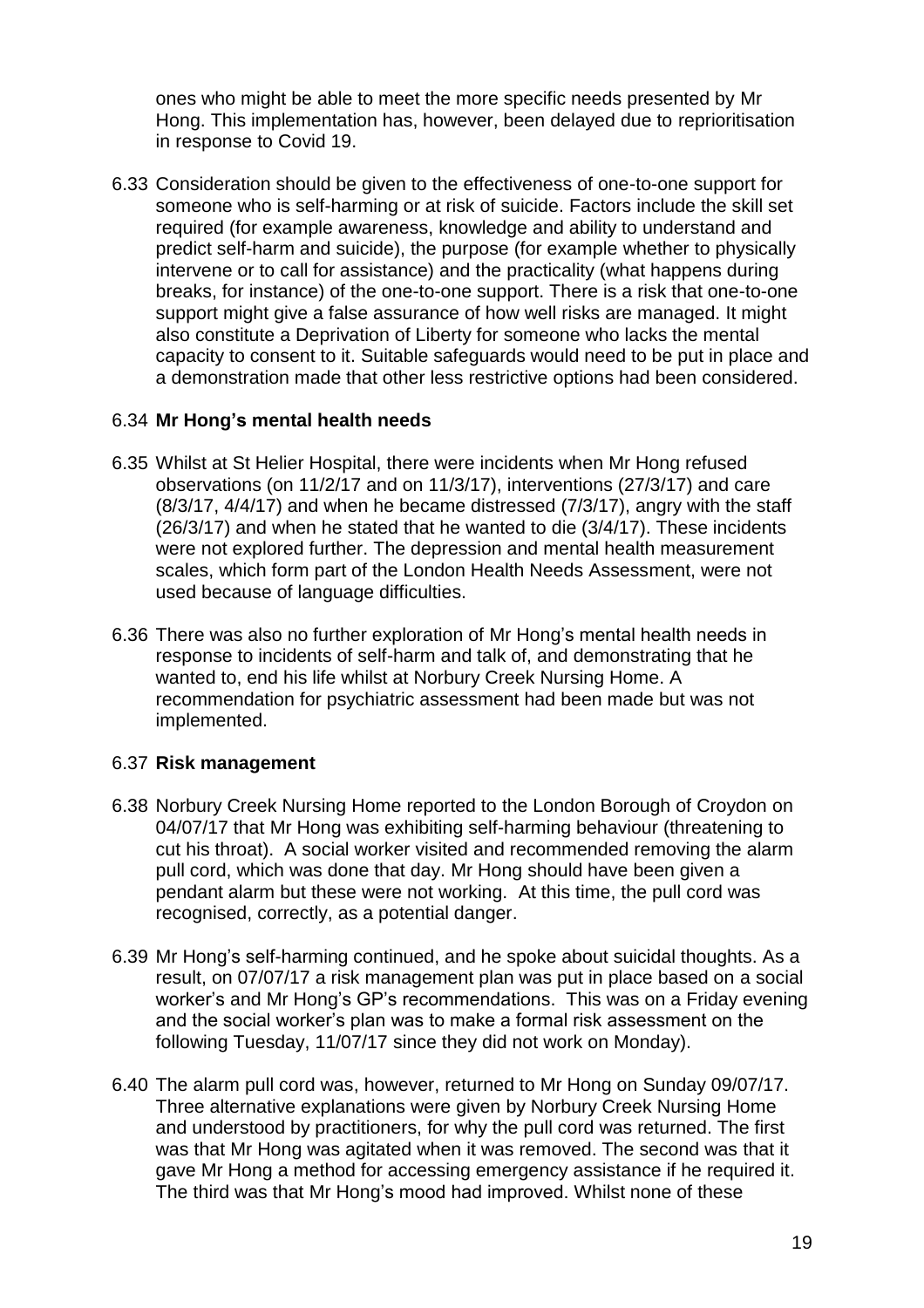explanations necessarily preclude any of the others, this does suggest an element of uncertainty and ambiguity about why the pull cord was returned. This may be related to the lack of communication with any of the agencies involved with Mr Hong about its return. The NRPF team were not aware that the cord had been returned until 12.07.17, following Mr Hong's death. The social worker recognised in hindsight that they had believed that the return of the pull cord was based on Norbury Creek Nursing Home implementing a check on Mr Hong every 30 minutes.

- 6.41 The GP's recommendation of 1-1 monitoring was not implemented. Norbury Creek Nursing Home awaited formal confirmation of funding for the 1-1 support but did not receive it. It was noted at the subsequent Coroner's Inquest following Mr Hong's death that mental health support was not put in place quickly.
- 6.42 Despite requests, Norbury Creek Nursing Home did not participate in this safeguarding adults review. Consequently, it is not possible to determine why Norbury Creek Nursing Home did not implement the risk management plan formulated on 07/07/17 or how the 30 minute check system had been devised and operated.
- 6.43 Changes have been made by the London Borough of Croydon following Mr Hong's death that enable social workers (where no manager is available) to authorise funding for a period of up to 72 hours so that emergency arrangements can be put in place (such as 1-1 support) until a manager can be informed and can approve this.

## **7 Findings**

#### **7.1 The risk of Mr Hong's suicide was not fully understood or responded to.**

- 7.2 Despite escalation of risk from 4/07/17 onwards, when Mr Hong's behaviour and statements showed self-harm and suicidal intent, this does not appear to have been recognised and responded to with sufficient urgency. There was no referral for a mental health assessment, nor does it appear that Mr Hong's GP was contacted.
- 7.3 The social worker planned to complete a formal risk assessment on 11/07/17 since they were not at work the previous day. Given the evident risks, the visit to complete this risk assessment could have been allocated to another worker to complete on 10/07/17. Similarly, there does not appear to have been any contact with Norbury Creek Nursing Home by any out of hours services over the weekend of 8-9/07/17 or on Monday 10/07/17 to check on the implementation of the risk management plan.
- 7.4 There also does not appear to have clear consideration of other factors in Mr Hong's past and present which might have indicated an increased risk of suicide. Mr Hong had a chronic health condition that impacted on his quality of life, he had little social support, he was isolated. He was a man who had experienced stressful life events and was from an ethnic minority group. He was self-harming, was talking about suicide and had, in the form of the alarm pull cord, access to lethal means.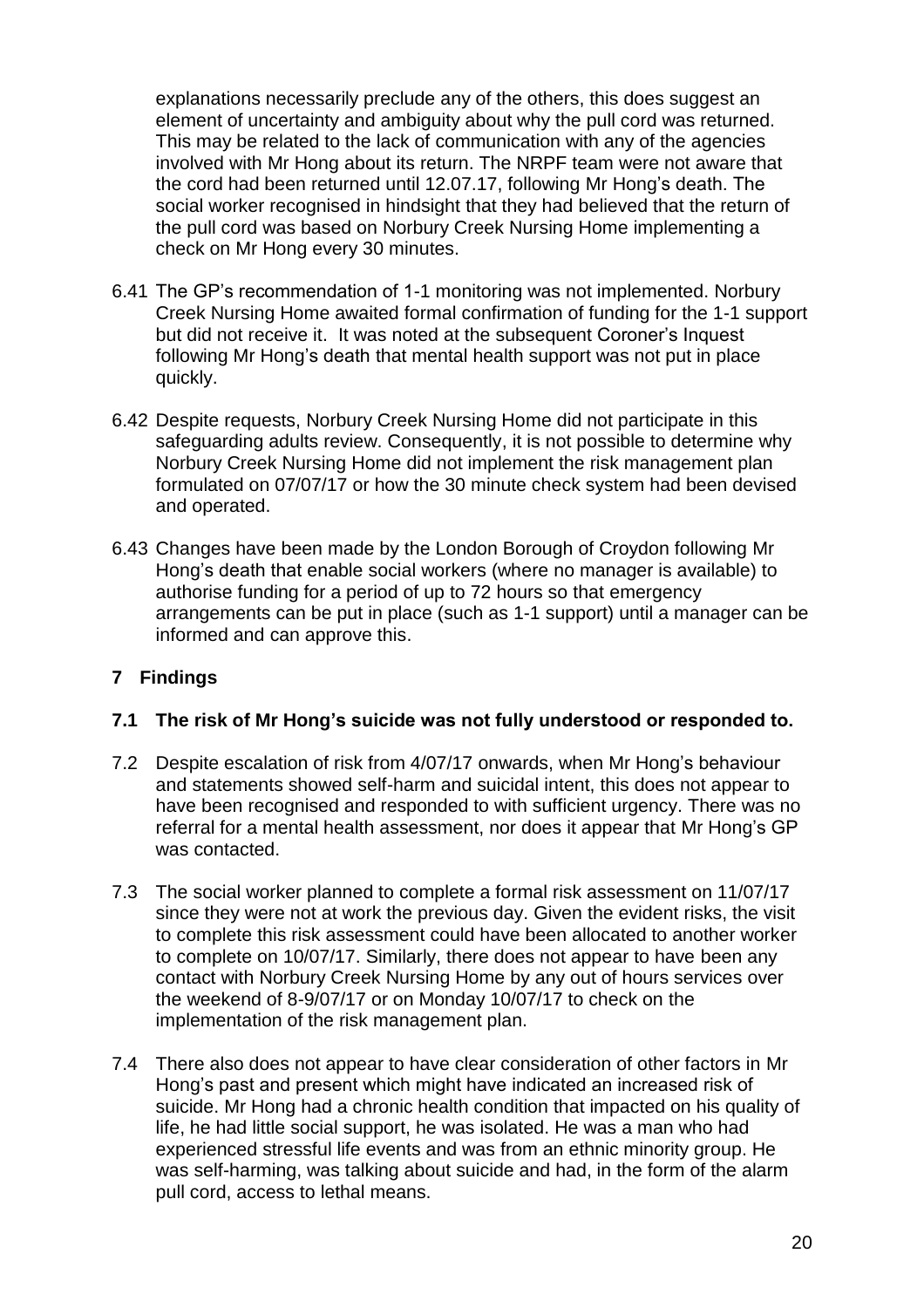7.5 Further awareness, consideration, and exploration of these factors, all of which are associated with an increased risk of suicide, either with Mr Hong or by the different services in contact with him, might have helped to form a clearer picture of Mr Hong's circumstances and might have influenced the outcome of any risk assessments. In turn, these risk assessments might have led to additional actions to protect Mr Hong's life. History taking, spotting patterns and identifying escalation are essential activities in managing risks.

#### 7.6 **There was insufficient action to keep Mr Hong safe**

- 7.7 Whilst the GP and the social worker provided instruction on risk management, this was not followed by Norbury Creek Nursing Home, and was, with the return of the alarm pull cord, actively subverted. There was confusion over the reasons why the alarm pull cord was returned and there was no evidence that alternative methods for Mr Hong to call for help were explored. The pendant alarms, which could have provided an alternative means for Mr Hong to call for assistance, do not appear to have been working at the time but no replacements were considered.
- 7.8 Norbury Creek Nursing Home does not appear to have provided additional monitoring of Mr Hong despite being requested to do so by the GP. Instead, Norbury Creek Nursing Home waited for confirmation of funding and does not appear to have considered whether its duty of care to Mr Hong meant that it should take protective action and then seek confirmation of funding. There was no process in place to obtain confirmation for funding at evenings and weekends.

## 7.9 **Suitability of placement for Mr Hong**

- 7.10 Despite seeming to be able to meet Mr Hong's physical needs, Norbury Creek Nursing Home does not appear to have been able to meet Mr Hong's cultural and mental health needs. It does not appear to have been able to implement the risk management plan requested by the GP on 07/07/17. The Coroner issued a Preventing Future Deaths Notice following the inquest into the death of Mr Hong, which stated the following:
- 7.11 The observation regime advised by the GP was not implemented; whilst awaiting a formal review of Mr Hong's mental state, no interpreter was sought in the meantime to assist with the assessment of Mr Hong's needs due to issues of confusion between the social work team and the care home over responsibility for funding; no risk assessment was carried out prior to making decisions to return the pull cord; no further advice was sought from the GP or other appropriate clinician and Mr Hong was left in social isolation without any means to express his distress and with no safety net and no therapeutic engagement. There was also evidence at the inquest was that the care home staff did not receive training in how to carry out risk assessments.
- 7.12 All of these factors represent service quality and commissioning challenges that need to be resolved.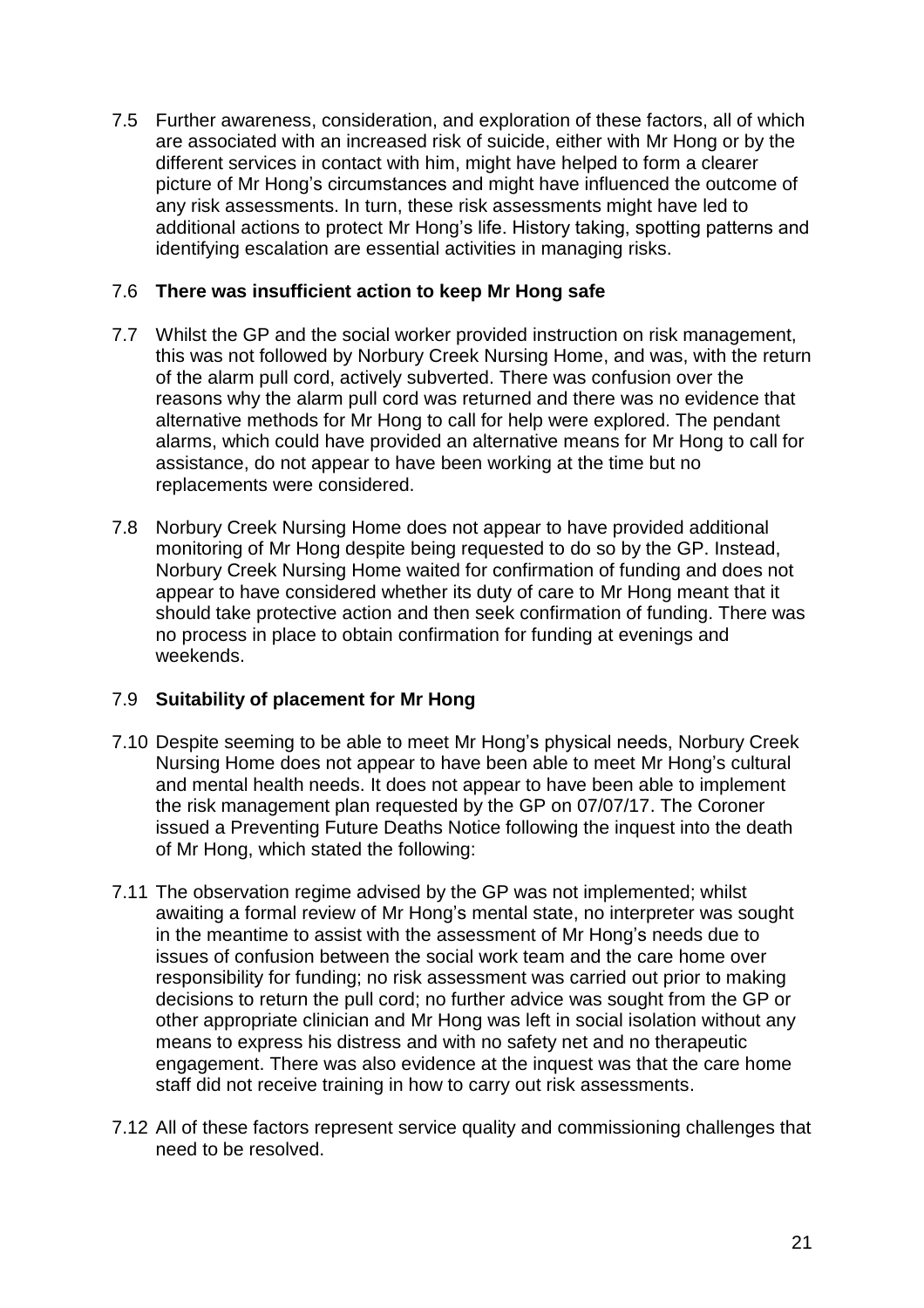#### 7.13 **The lack of availability, and use of, interpretation services exacerbated Mr Hong's isolation and limited the assessment and understanding of his needs.**

7.14 Little use was made of interpretation services. Instead any Mandarin speaking staff member who was available in any of the organisations that Mr Hong was in contact with could be called upon in an ad hoc capacity to translate for him. There was limited availability of professional translation, and this was not addressed at the time. In consequence, Mr Hong was maintained in isolation. No attempts appear to have been made to support him to meet other Mandarin speakers or to access any Mandarin speaking community contacts.

#### 7.15 **As a result, the extent of Mr Hong's understanding of his situation and of his mental capacity was limited.**

7.16 There were several concerns about the extent to which Mr Hong understood the information he received, and questions were considered about his mental capacity. This was not, however, formulated into mental capacity assessments and instead the extent of Mr Hong's mental capacity to understand and to make decisions about, for example, treatment options, planning or accessing support services was not explored.

#### 7.17 **There was a lack of joint working between agencies to meet Mr Hong's needs.**

- 7.18 Mr Hong's physical health needs were identified by the Home Office in 2012 and had been treated by health services before this. Despite this, no referrals were made for an assessment of needs either under the NHS and Community Care Act 1990 or under the Care Act 2014 or under the Human Rights Act, since Mr Hong had no recourse to public funds. This was only resolved in 2017 when an assessment under the Care Act 2014 was requested by St Helier Hospital so that Mr Hong could be discharged after a prolonged stay in hospital.
- 7.19 Instead, Mr Hong had been placed in a series of hostels and care homes without ongoing monitoring of quality, effectiveness and suitability. This lack of monitoring and awareness led, for example, to Mr Hong being reported to have absconded and by doing so to have made himself intentionally homeless (and which may have meant that his belongings were disposed of) when in fact he had been admitted to hospital.
- 7.20 A consequence of this was that there appears to have been little knowledge of, for example, who Mr Hong was, what his life was like, what his ambitions were, who his friends were, what he enjoyed and what motivated him.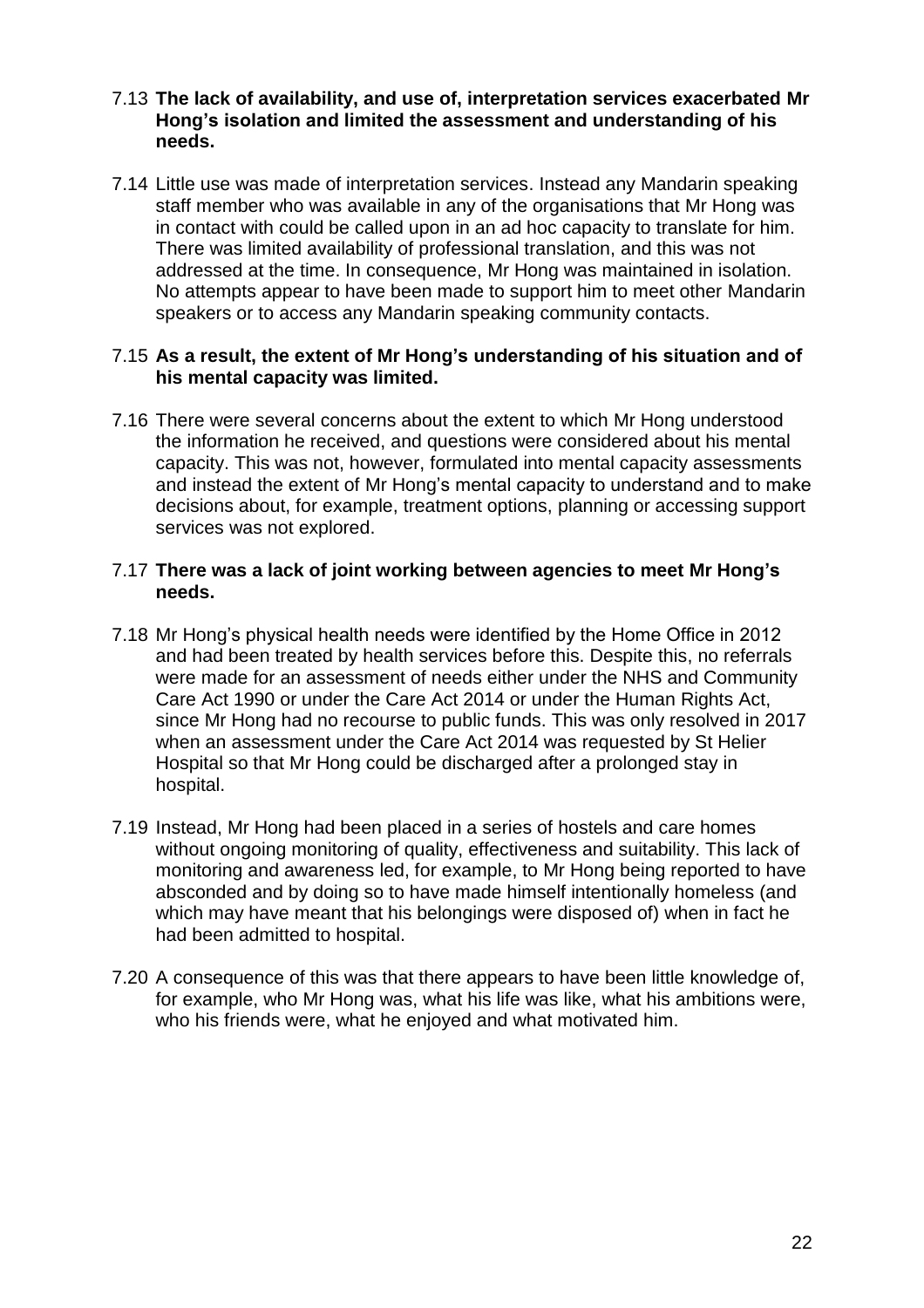## **8 Conclusions**

- 8.1 There were a number of factors in Mr Hong's life which might have predicted a risk of self-harm and suicide. These included chronic kidney disease, a condition that impacted on his quality of life, lack of social support, and isolated. Mr Hong was a man who had experienced stressful life events and was from an ethnic minority group. In the few weeks leading up to his death, Mr Hong was self-harming, was talking about suicide and had, in the form of the alarm pull cord, access to lethal means.
- 8.2 Whilst there were evident failings in the days immediately prior to Mr Hong's suicide, as identified by the South London Coroner, who issued a Preventing Future Deaths Notice, there were several longer-term factors which had exacerbated Mr Hong's situation. These included lack of use of interpreting services, lack of communication between Home Office Asylum Operations, NHS services and London Borough of Croydon and accommodation providers and a need to further develop the market for service provision that can meet cultural and communication needs as well as physical needs. A number of these have been and are being addressed and the following recommendations are made on this basis.

## **9 Recommendations**

#### **9.1 Direct practice with individuals**

- 9.2 The CSAB, through its Voice of the People Sub-group should obtain assurance from NHS and local authority commissioners that a range of services for people from different linguistic and cultural backgrounds are available in Croydon and that links are made with community groups who might provide social support for people who are otherwise isolated. Advocates
- 9.3 Epsom and St Helier Trust should introduce a Safeguarding Resource Guide for staff which will include contact details of advocacy services, including IMCA and general advocacy. This should include contact details for befriending services and is an opportunity for joint working with Croydon University Hospital on safe discharge from hospital.
- 9.4 The CSAB should, in partnership with NHS and local authority commissioners and training departments, promote the Health Education England Self-harm and Suicide Prevention Competence Framework (October 2018) as a means of equipping staff with the skills necessary to identify and work with people who are at risk of self-harm and suicide.
- 9.5 The CSAB should, in partnership with NHS and local authority commissioners and training departments, promote the Royal College of Psychiatrists' Final report of the Patient Safety Group, Self-Harm and Suicide in Adults (CR229), published in June 2020 and the Department of Heath's "Information sharing and suicide prevention consensus statement". This could be done by inviting a representative from the Royal College of Psychiatrists to attend a safeguarding adults board meeting to present the report. With permission this could be recorded and distributed to staff in partner organisations.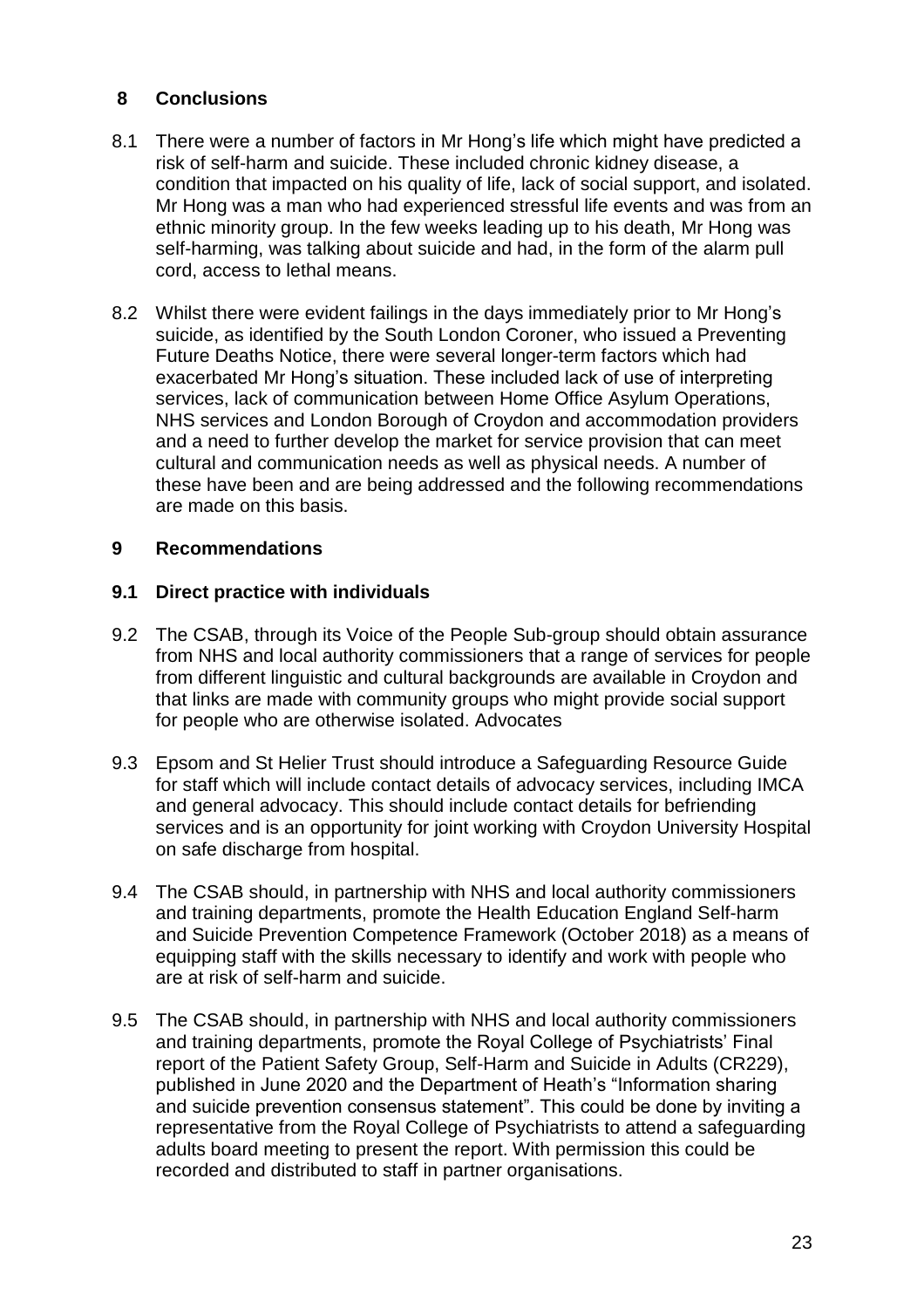9.6 London Borough of Croydon should check whether the current financial restraint arrangements in Croydon (post-S114, Challenge Panels etc.) have not impacted on the interim funding arrangements that allow social workers to approve 72 hours of additional funding without seeking managerial agreement. London Borough of Croydon should also consider the effectiveness of one-toone support and the extent to which it might constitute a Deprivation of Liberty or provide a false assurance of safety.

#### 9.7 **Agency and interagency cooperation**

- 9.8 The CSAB, through its Voice of the People Sub-group, should obtain assurance that translation services are available for Mandarin dialect speakers (and other languages) and that partner organisations, including care providers, know how to access these. There are opportunities for joint commissioning and the use of online translation aids (including those on smartphones and tablets) should also be considered.
- 9.9 The CSAB should obtain assurance that the Home Office safeguarding team and the safeguarding teams or leads in partner organisations are working together.
- 9.10 NHS and local authority commissioners in partnership with training departments should use established provider forums to promote the self-harm and suicide champion role and mental health first aider role in residential and nursing care homes. This should also include promoting the use of include interventions for all staff who have also been affected by suicide and joint working between agencies to share information and act together to support people who self-harm and are at risk of suicide.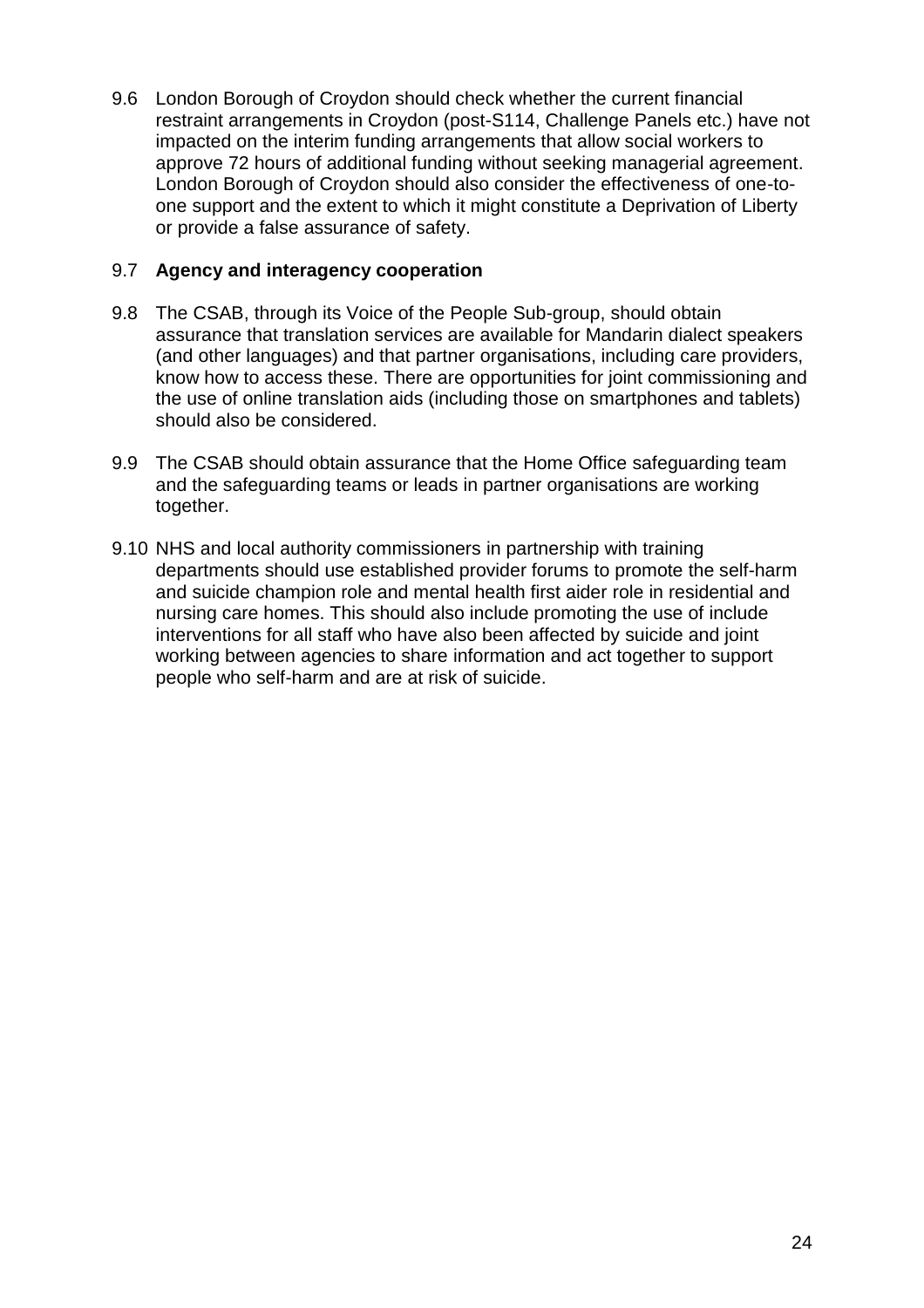## **APPENDIX 1: Literature review**

The literature review was conducted in November 2020 -July 2021 using the following resources:

- 1. An internet search using Google to find open access journals and articles
- 2. The Royal Society of Medicine's on-line journals and related sources
- 3. The British Psychological Society's on-line journals and related sources
- 4. The Athens on-line journals and related sources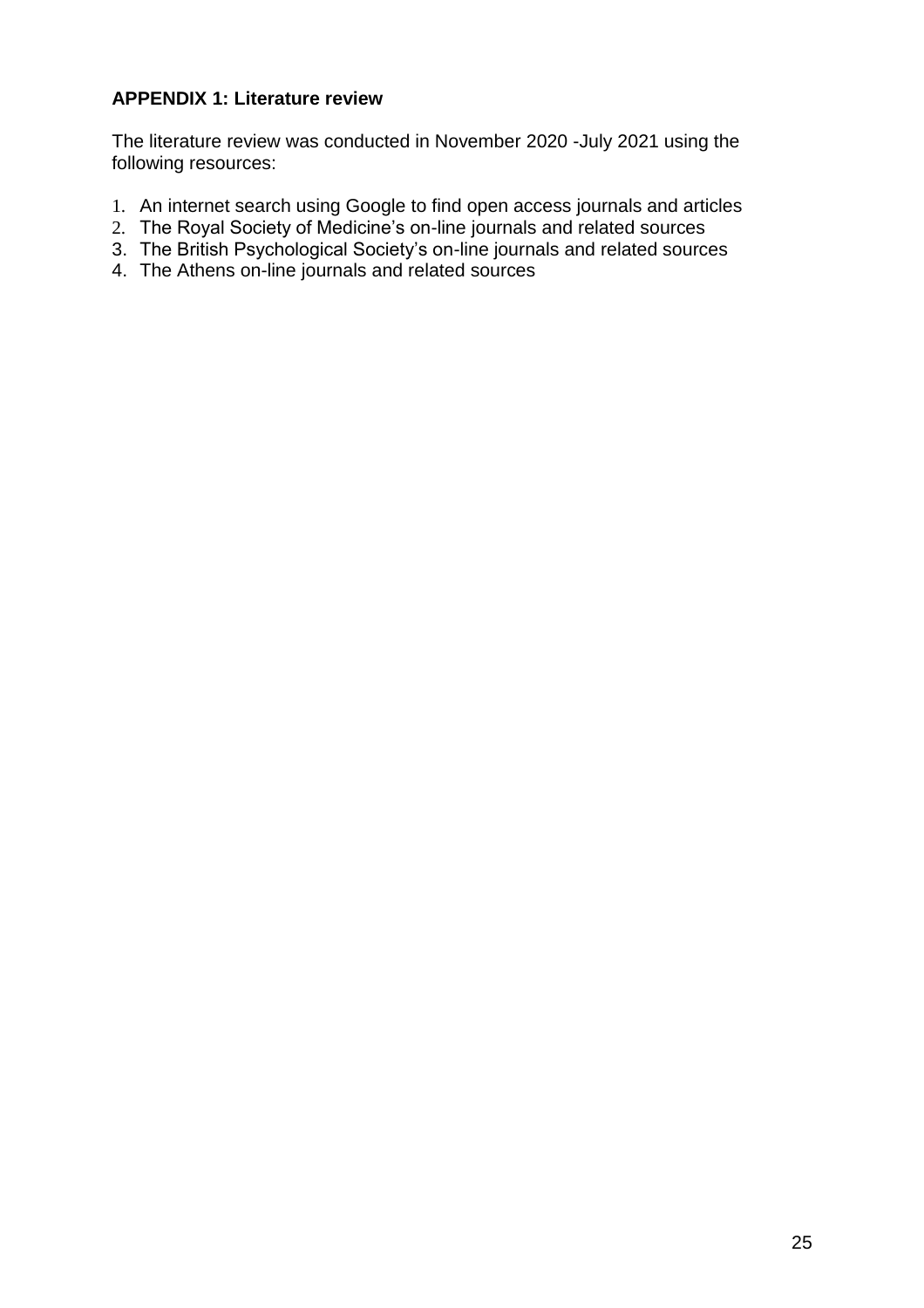#### **Bibliography**

Bikbov, B. (2020) Global, regional, and national burden of chronic kidney disease, 1990–2017: a systematic analysis for the Global Burden of Disease Study 2017. *The Lancet*, (395), 10225, 709-733

Bohlke, M., Nunes, D., Marini, S., Kitamura, C., Andrade, M. and Von-Gysel, M. (2008) Predictors of quality of life among patients on dialysis in southern Brazil. *Sao Paulo Medical Journal*, 126: 252-256.

Bronisch, T. and Wittchen, H. (1994) Suicidal ideation and suicide attempts: Comorbidity with depression, anxiety disorders, and substance abuse disorder. *European Archives of Psychiatry and Clinical Neuroscience*. 244(2), 93-98

Desen, Y. (1976) Mental Disease Cannot be Regarded as an Ideological Defect – An Opinion on the Essential Nature of Mental Illness*. New Medicine – Supplementary Series on Diseases of the Nervous System* 2(3) 187-189

Egede, L. (2007) Major depression in individuals with chronic medical disorders: Prevalence, correlates and association with health resource utilization, lost productivity and functional disability. *General Hospital Psychiatry* 29: 409-416.

Harris E. and Barraclough B. (1994) Suicide as an outcome for medical disorders. *Medicine (Baltimore)*, 73: 281-296.

Health Education England (2018) Self-harm and Suicide Prevention Competence Framework Adults and older adults. National Collaborating Centre for Mental Health University College London [https://www.ucl.ac.uk/pals/research/clinical-educational](https://www.ucl.ac.uk/pals/research/clinical-educational-and-health-psychology/research-groups/core/competence-frameworks/self)[and-health-psychology/research-groups/core/competence-frameworks/self](https://www.ucl.ac.uk/pals/research/clinical-educational-and-health-psychology/research-groups/core/competence-frameworks/self)

Kings Fund (2019) [https://www.kingsfund.org.uk/blog/2020/01/social-care-funding](https://www.kingsfund.org.uk/blog/2020/01/social-care-funding-cuts-are-biting-hard)[cuts-are-biting-hard](https://www.kingsfund.org.uk/blog/2020/01/social-care-funding-cuts-are-biting-hard)

Kleinman, A. (1986) Social Origins of Distress and Disease: Depression, Neurasthenia and Pain in Modern China. *Current Anthropology* 27(5) 499 – 509.

Kring D. and Crane, P. (2009) Factors affecting quality of life in persons on hemodialysis. *Nephrology Nursing Journal*. 36, 15-24.

Kurella, M., Kimmel, P. L., Young, B. S. and Chertow, G. M. (2005) Suicide in the United States End-Stage Renal Disease Program. *Journal of the American Society of Nephrology* 16, 774–781

Parker, G., Gladstone, G., Chee, K. T. (2001) Depression in the Planet's Largest Ethnic Group: The Chinese. *American Journal of Psychiatry* 158, 857-864

Pompili, M., Venturini, P., Montebovi, F., Forte A., Palermo, M., Lamis, D.A,, Serafini, G., Amore, M. and Girardi, P. (2013) Suicide risk in dialysis: review of current literature. *International Journal of Psychiatry in Medicine*, 46(1):85-108.

Preston-Shoot, M. (2017) On self-neglect and safeguarding adult reviews: diminishing returns or adding value? *Journal of Adult Protection* 19(2) 53-66